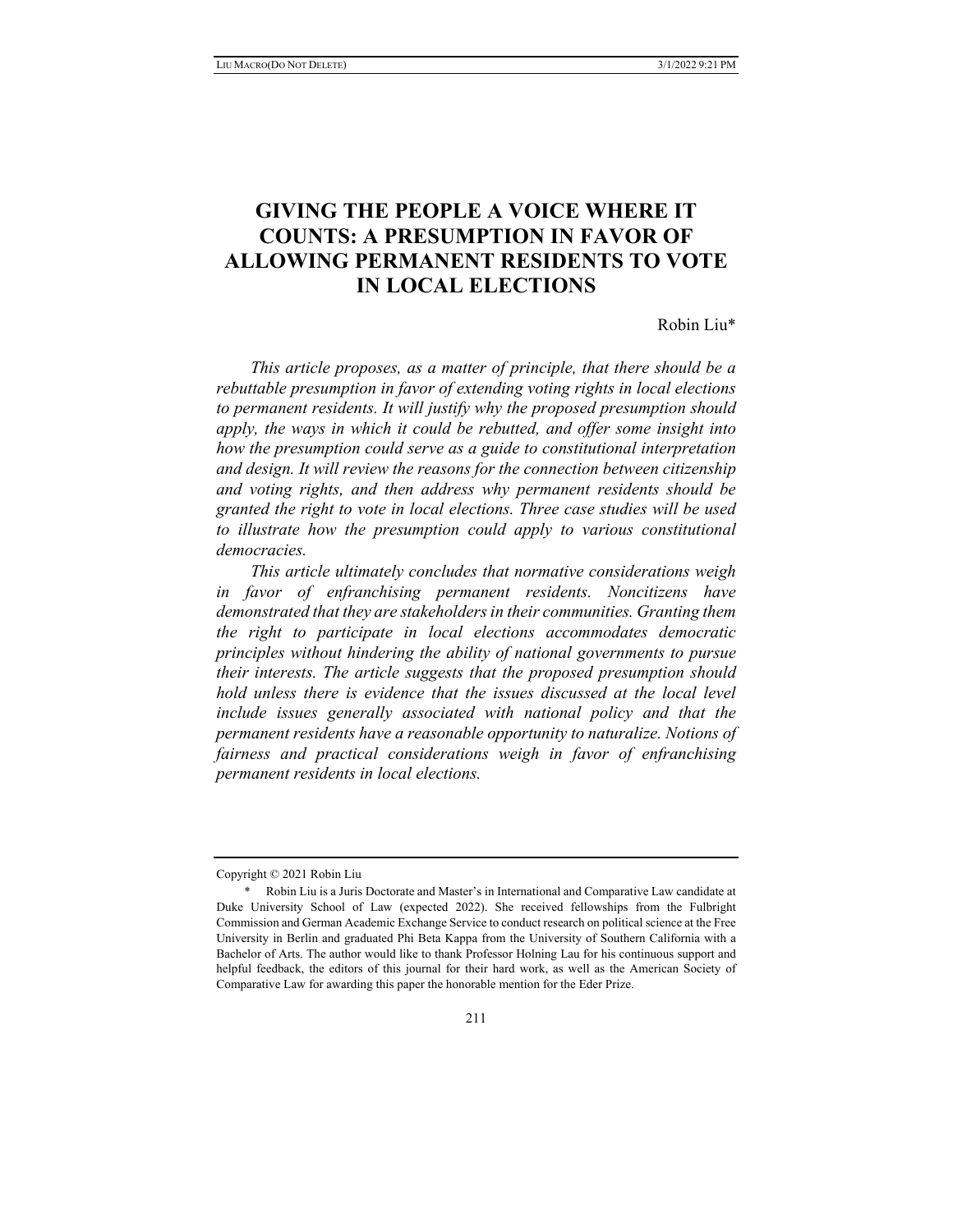| 212                                                                       |
|---------------------------------------------------------------------------|
|                                                                           |
|                                                                           |
|                                                                           |
|                                                                           |
| A. The decisions that noncitizens would vote on in local elections do not |
|                                                                           |
| B. Many of the concerns raised about NCV are not as pertinent when NCV    |
|                                                                           |
| III. A PRESUMPTION FAVORING PERMANENT RESIDENTS' RIGHT TO                 |
|                                                                           |
|                                                                           |
|                                                                           |
|                                                                           |
|                                                                           |
|                                                                           |
|                                                                           |

# INTRODUCTION

Giving noncitizens the right to vote could enable them to fight antiimmigrant policies affecting their lives.<sup>1</sup> With a resurgence of antiimmigrant rhetoric, interest in noncitizen suffrage has resurfaced.<sup>2</sup> The U.S. is just one of many places where municipalities have been calling for noncitizen suffrage.<sup>3</sup> Such proposals, however, have been met with reactions that enfranchising non-citizens would be "just plain wrong."4 Others claim that giving noncitizens a voice in elections would "cheapen citizenship."5

3. *See infra* p. 2.

 4. Tara Kini, *Sharing the Vote: Noncitizen Voting Rights in Local School Board Elections*, 93 CAL. L REV. 271, 272 (2005).

 <sup>1.</sup> Noah Berlatsky, *Give All Immigrants the Vote*, FOREIGN POL'Y (Oct. 20, 2020, 5:36 PM), https://foreignpolicy.com/2020/10/30/give-all-immigrants-right-to-vote-noncitizen-voting-election/.

 <sup>2.</sup> Eric Zorn, *Column: Jesse White's Blunder Makes Me Want To Ask, What's So Terrible About Allowing Noncitizens To Vote?*, CHI. TRIB. (Jan. 23, 2020, 3:53 PM), https:// www.chicagotribune.com/ columns/eric-zorn/ct-column-non-citizen-voting-zorn-20200123-weyxtvhldzbvzg26ruzcc3ecmistory.html; Kelly Mena, *NYC Councilman Renews Effort To Give Noncitizens Right To Vote in Local Elections*, CNN (Jan. 23, 2020, 4:17 PM), https://www.cnn.com/2020/01/23/politics/nyc-noncitizenvoting-rights-bill/index.html; Ron Hayduk, *Why Non-Citizens Should Be Allowed to Vote*, JACOBIN (Nov. 6, 2018), https:// jacobinmag.com/ 2018/ 11/noncitizen-voting-undocumented-immigrants-midtermelections; Spenser Mestel, *Non-Citizens Used to Vote Regularly in America*, PAC. STANDARD (July 10, 2019), https:// psmag.com/ social- justice/ non-citizens- used-to-vote-regularly-in-america-should-moreelections-be-open-to-them-today.

 <sup>5.</sup> Ted Ruthizer, *New York's State Citizenship Initiative Cheapens U.S. Citizenship*, N.Y. TIMES (June 25, 2014, 2:43 PM), https://www.nytimes.com/roomfordebate/2014/06/24/is-state-citizenship-theanswer-to-immigration-reform/new-yorks-state-citizenship-initiative-cheapens-us-citizenship.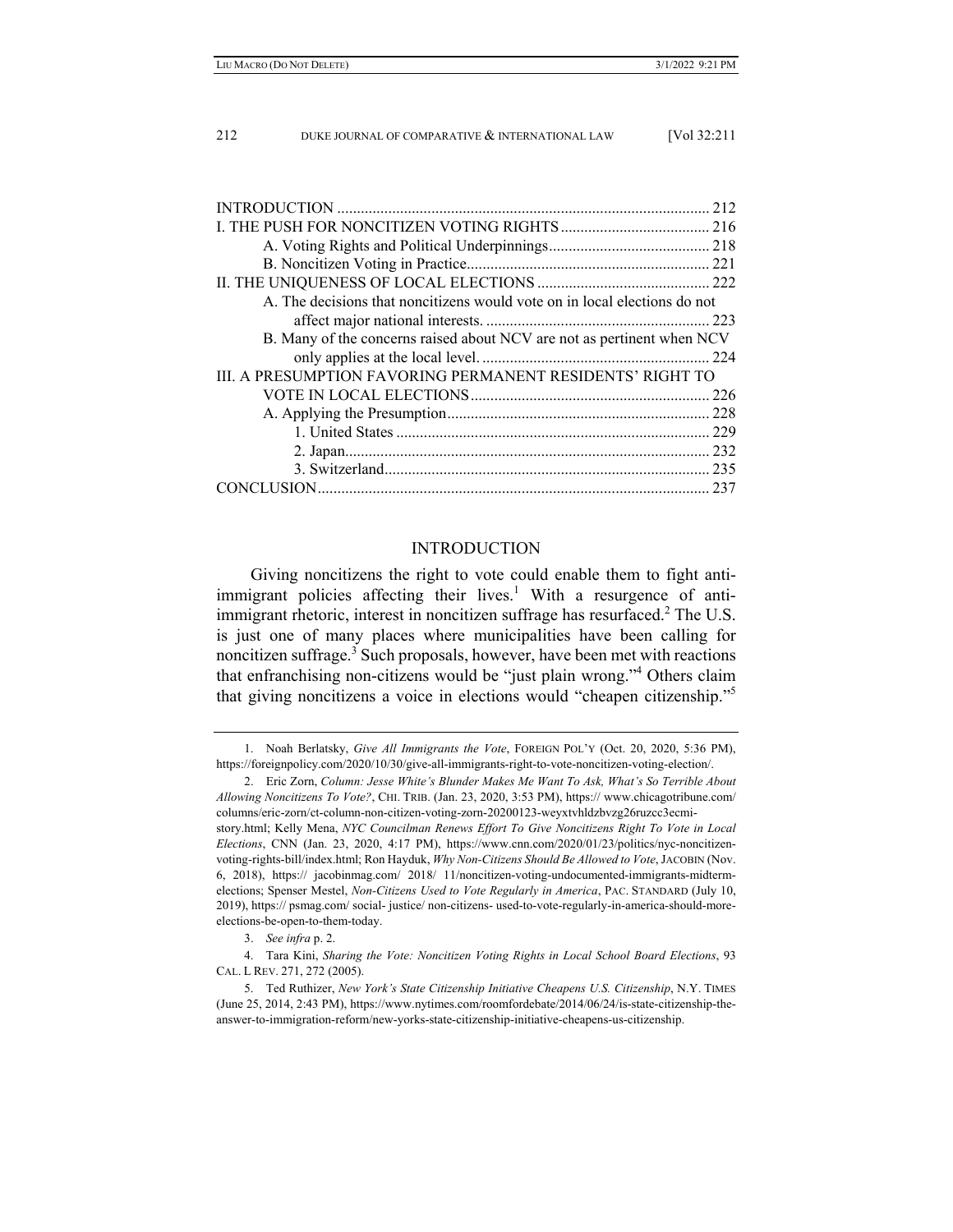These critiques do not fully appreciate the longstanding practice of alien suffrage. Noncitizens in many Latin American countries had the right to vote as early as the 1920s.<sup>6</sup> In 1925, Chile became one of the first countries in the world to enfranchise noncitizens.<sup>7</sup> Even as Chile redrafted its constitution multiple times, it continued to include a provision that recognized noncitizen suffrage.<sup>8</sup> Chile's most recent constitution recognizes the right of foreign residents to participate in municipal elections.<sup>9</sup>

Around the same time that Chile recognized noncitizen suffrage, other countries went in the opposite direction and disenfranchised noncitizens.<sup>10</sup> Countries in Europe and North America firmly held that only citizens could exercise the right to vote.<sup>11</sup> However, Sweden became one of the first western democracies to break from the pack. In the mid-1900s, Sweden removed its restrictive immigration legislation and opened its borders.<sup>12</sup> Additional attempts at liberation remained slow until 1975 when proponents of noncitizen voting ("NCV") finally pushed through a policy that enfranchised all noncitizens who met a three-year residency requirement.<sup>13</sup> The advocates succeeded by framing NCV from the more palatable angle of integration. $14$ 

Chile, Sweden, and over forty other countries that provide noncitizens the right to vote are in the minority.<sup>15</sup> The status quo is to condition voting rights on citizenship. However, a growing body of literature challenges the

 <sup>6.</sup> Cristina Escobar, *Immigrant Enfranchisement in Latin America: From Strongmen to Universal Citizenship*, 22 DEMOCRATIZATION 927, 927 (2015).

 <sup>7.</sup> GABRIEL ECHEVERRÍA, EUDO CITIZENSHIP OBSERVATORY, ACCESS TO ELECTORAL RIGHTS: CHILE 1, 4 (2015).

<sup>8.</sup> *Id.*; CONSTITUCIÓN POLÍTICA DE LA REPÚBLICA DE CHILE [C.P.] art. 14 (1980) ("Foreigners who have resided in Chile for more than five years, and who meet the requirements stated in the first paragraph of article 13, may exercise the right to vote in the circumstances and manners prescribed by law."); CONSTITUCIÓN POLÍTICA DE LA REPÚBLICA DE CHILE [C.P.] art. 14 (2021) (maintaining same text as 1980 version of the constitution).

 <sup>9.</sup> ECHEVERRÍA, *supra* note 7, at 5 (describing voting rights in Chile as of 2015). Notably since this note was written, the Chilean Constitution is being rewritten, which may affect electoral rights under national law. *See* Philip Reeves, *What A New Constitution Could Mean for Chile*, NPR (May 27, 2021, 4:07 PM), https:// www.npr.org/2021/05/27/1000991508/many-in-the-group-writing-chiles-constitutionare-new-to-politics.

 <sup>10.</sup> Groups in the U.S., for instance, pushed against the widespread practice of noncitizen suffrage with the growing presence of anti-immigrant sentiment. *See infra* notes 53–54 and accompanying text.

 <sup>11.</sup> Martin Ericsson, *Enfranchisement As a Tool for Integration: The 1975 Extension of Voting Rights to Resident Aliens in Sweden*, 38 IMMIGRANTS & MINORITIES 234, 234 (2021).

 <sup>12.</sup> *Id.* at 235–237.

 <sup>13.</sup> *Id.* at 235, 238.

 <sup>14.</sup> *Id.* at 241–42. *See also infra* notes 19–20 and accompanying text (discussing NCV as a means for fostering integration).

 <sup>15.</sup> Ericsson, *supra* note 11, at 235.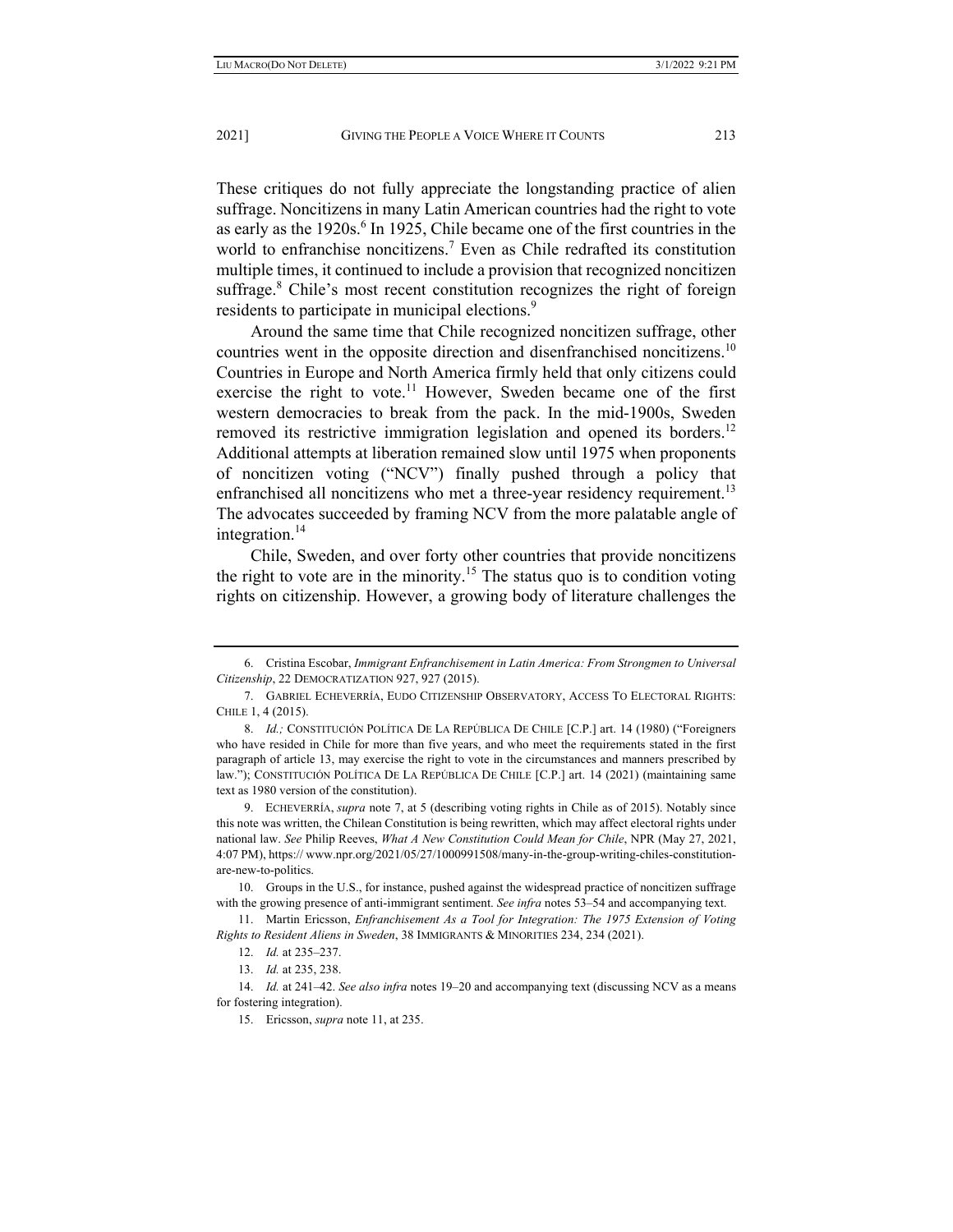assumption that "citizen" and "voter" must be coextensive.16 Some authors show that NCV is a realistic proposal by citing historical and current examples of noncitizen voting.<sup>17</sup> Other authors approach the discussion from a more theoretical perspective and advocate for NCV by citing various legal and democratic theories. $18$  These authors contend that, because noncitizens are subject to the same duties as citizens, such as paying taxes, and have a vested interest in the community, noncitizens should have a say in the government's policies.<sup>19</sup> The idea is straightforward: there should be "no taxation without representation."20 Lastly, another branch of literature supports NCV by showing how it will further political integration.<sup>21</sup> It claims that citizens who have the right to vote become more politically engaged, which in turn creates a more cohesive and fraternal community between the participants.<sup>22</sup>

This article builds on literature that focuses on NCV in the local context. The current literature advances arguments in favor of noncitizen suffrage<sup>23</sup> and identifies the trend of enfranchising non-citizens at the local level.<sup>24</sup> There is a gap in the literature, however, regarding why arguments for NCV are especially compelling at the local level. The literature that favors NCV generally treats local and national enfranchisement similarly. For instance, some arguments supporting NCV suggest that voting rights should extend to both local and national elections.<sup>25</sup> Conversely, arguments for restricting voting to just citizens are presumed to be equally persuasive for local and

 <sup>16.</sup> Dan Ferris et al., *Noncitizen Voting Rights in the Global Era: A Literature Review and Analysis*, 21 J. INT'L MIGRATION & INTEGRATION 949, 951 (2019) (citing first STANLEY A. RENSHON, NONCITIZEN VOTING AND AMERICAN DEMOCRACY (2009) and RODOLFO O. DE LA GARZA, *Immigrant Voting: Counterpoint*, *in* DEBATES ON U.S. IMMIGRATION 105–10 (Gans et al., 1st ed. 2012)).

 <sup>17.</sup> *See* Gerald M. Rosberg, *Aliens and Equal Protection: Why Not the Right to Vote?*, 75 MICH. L. REV. 1092, 1093 (1977); Ferris et al., *supra* note 16, at 951.

 <sup>18.</sup> Ferris et al., *supra* note 16, at 951.

 <sup>19.</sup> Alois Stutzer & Michaela Slotwinski, *Power Sharing at the Local Level: Evidence on Opting-In for Non-Citizen Voting Rights*, 32 CONST. POL. ECON. 1, 10 (2020).

 <sup>20.</sup> Ferris et al., *supra* note 16, at 952.

<sup>21</sup>*. See id.* at 958–59; Heather Lardy, *Citizenship and the Right to Vote*, 17 OXFORD J. LEGAL STUD. 75, 95 (1997).

 <sup>22.</sup> *See* Ferris et al., *supra* note 16, at 951.

 <sup>23.</sup> Virginia Harper-Ho, *Noncitizen Voting Rights: The History, the Law and Current Prospects for Change*, 18 L. & INEQ. 271, 294–96 (2000); Jamin B. Raskin, *Legal Aliens, Local Citizens: The Historical, Constitutional and Theoretical Meanings of Alien Suffrage*, 141 U. PA. L. REV. 1391, 1394 (1993).

 <sup>24.</sup> Jean-Thomas Arrighi & Rainer Bauböck, *A Multilevel Puzzle: Migrants' Voting Rights in National and Local Elections*, 56 EUR. J. POL. RSCH. 619, 624 (2017).

 <sup>25.</sup> Claudio López-Guerra, *Disenfranchisement on the Basis of Nonresidency and Noncitizenship*, *in* DEMOCRACY AND DISENFRANCHISEMENT: THE MORALITY OF ELECTORAL EXCLUSIONS 84–86 (Claudio López-Guerra, ed., 2014); Lardy, *supra* note 21, at 76–77.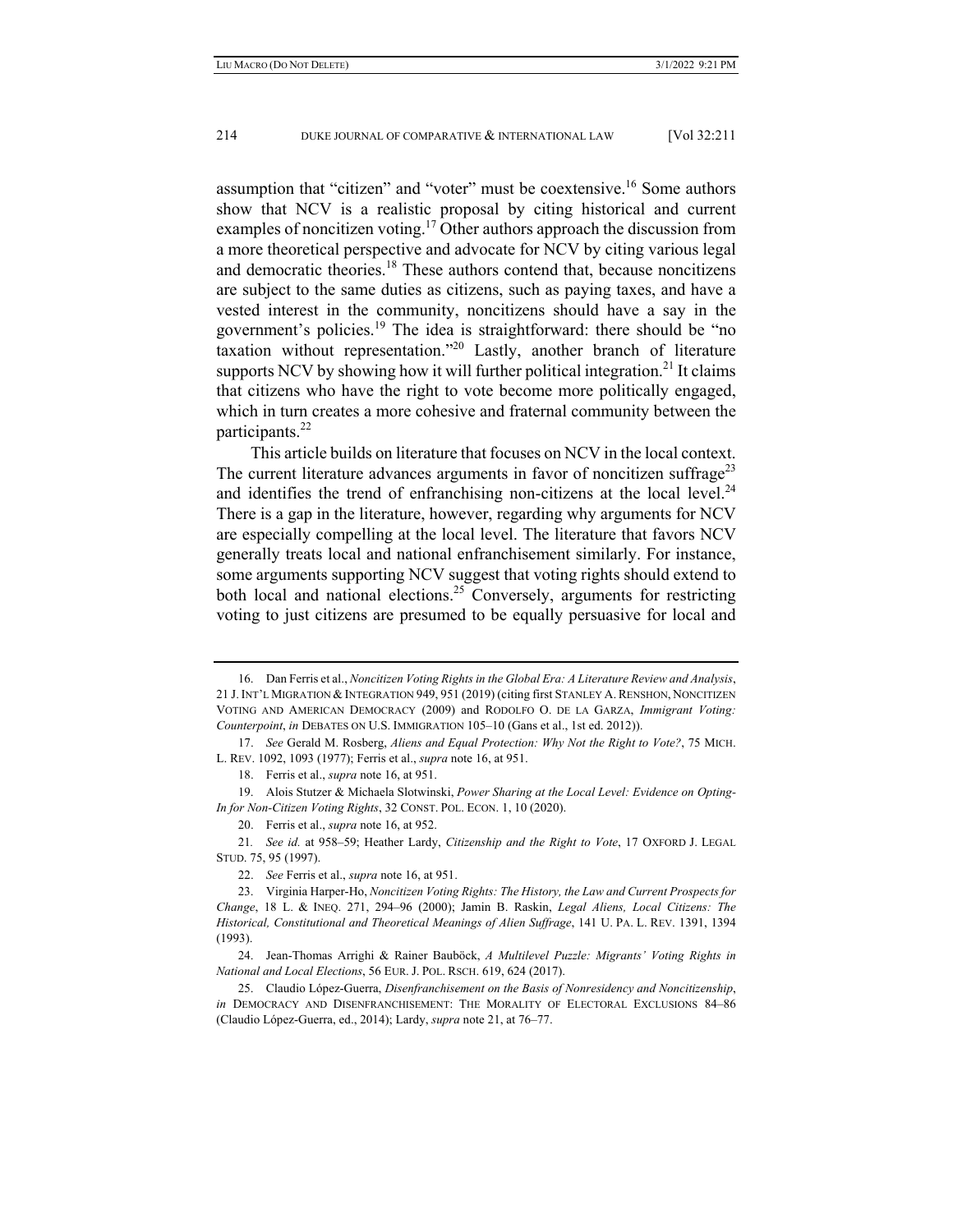national elections.<sup>26</sup> To fill the gap in the literature, this article develops arguments specifically for local NCV. It also provides an analytical framework for evaluating when local NCV is appropriate.

This article contends that conflating local and national enfranchisement is flawed because noncitizens could make a stronger claim for the right to vote in local as opposed to national elections. It claims that many of the arguments against noncitizen suffrage mainly apply to national elections. Allowing noncitizens to vote in local elections is unlikely to raise concerns about immigration policy, national security, or foreign policy. Opponents to NCV therefore have a weaker case against local noncitizen suffrage. Conversely, the arguments for NCV based on democratic principles have greater weight at the local level as noncitizens are more significant stakeholders in local communities.<sup>27</sup> On balance, there is a strong argument for enfranchising noncitizens at the local level. This article proposes, as a matter of principle, that there should be a rebuttable presumption in favor of extending voting rights in local elections to permanent residents. It will justify why this presumption should apply, the ways in which it could be rebutted, and offer some insight into how the presumption could serve as a guide to constitutional interpretation and design.

This article is divided into three parts. Part I reviews the reasons for the connection between citizenship and voting rights, and highlights how robust this framework has been. It then addresses alternatives to this framework. Upon reviewing academic arguments and state practice, it is possible to understand the arguments for a shift away from the status quo. This section ultimately suggests that permanent residents are the best candidates for NCV. Part II examines why states should analyze national and local elections separately and explains why the case for NCV is stronger at the local level. Lastly, Part III proposes that, in constitutional interpretation and design, there should be a presumption in favor of granting permanent residents the right to vote in local elections. It will also use three case studies to show under what circumstances this presumption could be rebutted.

 <sup>26.</sup> Advocates against NCV are underrepresented in literature, but this is the dominant view globally as NCV is allowed in only a minority of countries. *See* Ferris et al., *supra* note 16 at 951–52; Michele Wucker, *The Perpetual Migration Machine and Political Power*, 21 WORLD POL'Y J. 41, 43 (2004); John Kass, *It's A No-Brainer: Only Citizens Should Vote, Period*, CHI. TRIB. (Jul. 10, 2015, 2:00 AM), https:// www.chicagotribune.com/ columns/ john-kass/ ct-kass-immigration- met-0710-20150710 column.html.

 <sup>27.</sup> Raskin, *supra* note 2323, at 1394.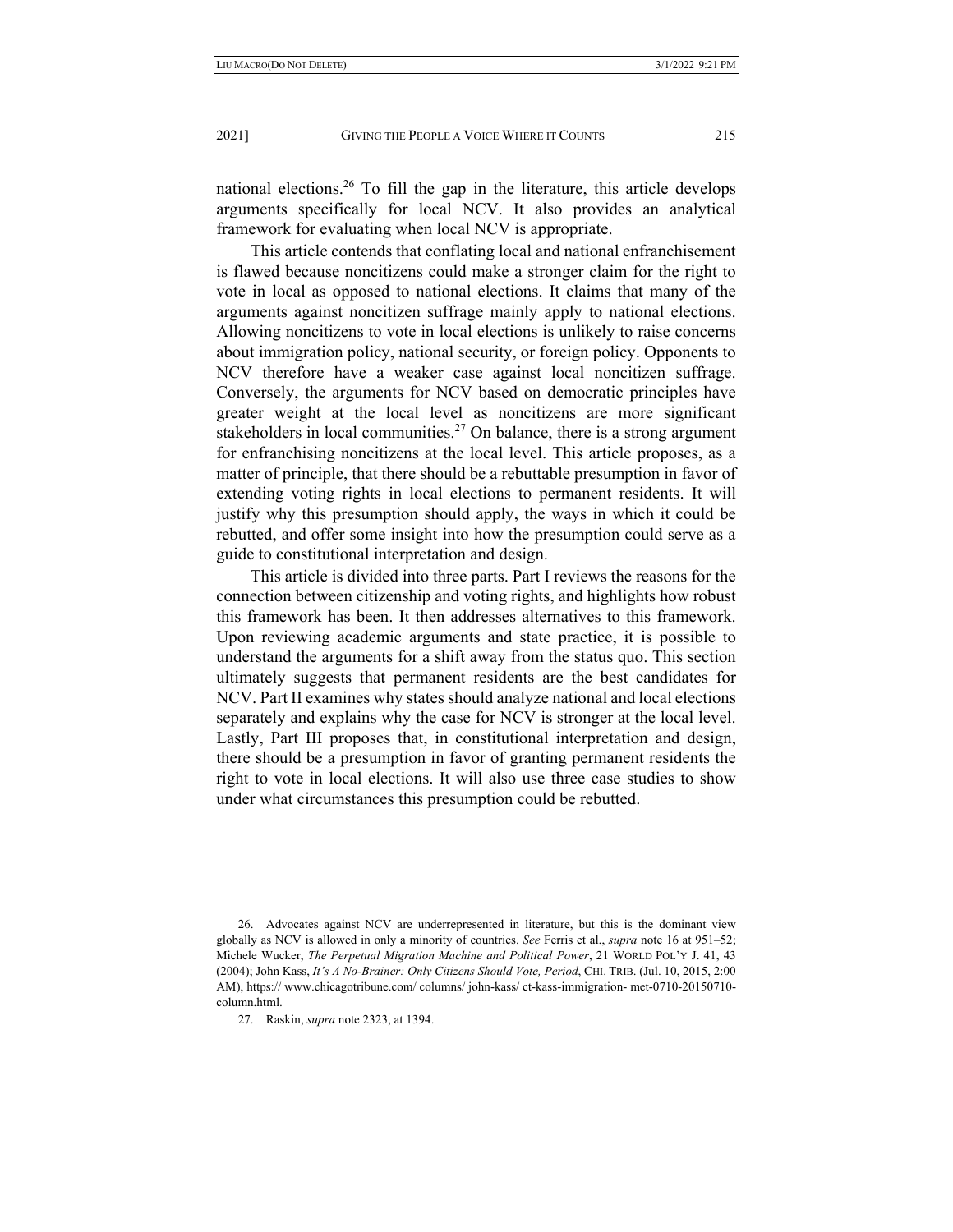## I. THE PUSH FOR NONCITIZEN VOTING RIGHTS

Enfranchising noncitizens seems to be a major change from the status quo. Advocates for NCV must contend with the current perception that only citizens should have the right to vote. Under the status quo, there is a presumption that citizenship and the right to vote should be linked.<sup>28</sup> Because the right to vote is a critical part of any democracy, such a right should be limited to citizens.<sup>29</sup> Opponents of NCV believe that drawing the line at citizenship is appropriate because political rights should be exclusive to people who are formally part of the state.<sup>30</sup> The relationship between a state and its citizens is special.<sup>31</sup> Citizens provide their loyalty and dedication to the state in exchange for government protection and benefits.<sup>32</sup> Further, keeping the line at citizenship is consistent with republican theories that voting rights must be an exclusive privilege of citizens.<sup>33</sup> Only citizens should be entrusted with the right to control laws within their communities.<sup>34</sup> Determining who has the right to vote is ultimately a line drawing exercise. Using citizenship as a threshold to vote is appropriate because citizens can most clearly demonstrate sufficient ties to the state.

From the perspective of opponents to NCV, conditioning voting on citizenship is not contrary to democratic principles. It is generally accepted that noncitizens are not entitled to all of the same rights as citizens.<sup>35</sup> Noncitizens gain rights as they develop more ties to their country of

 <sup>28.</sup> Lardy, *supra* note 2121, at 75.

<sup>29</sup>*. See* Christopher Arps, Opinion, *Protect Civil Rights with Citizen-Only Voting*, HILL (Sept. 21, 2019, 8:00 AM), https:// thehill.com/ opinion/ campaign/ 462096- protect- civil- rights-with-citizen-onlyvoting (claiming that voting is a fundamental right of citizenship).

 <sup>30.</sup> *See* Donald S. Lutz, *The Purposes of American State Constitutions*, 12 PUBLIUS 27, 32 (1982); David Cole, *Are Foreign Nationals Entitled to the Same Constitutional Rights as Citizens?*, 25 T. JEFFERSON L.REV. 367 (2003); U.N. Off. of the High Comm'r for Hum. Rts., *The Rights of Non-Citizens*, HR/PUB/06/11 (2006).

 <sup>31.</sup> Ruthizer, *supra* note 5.

 <sup>32.</sup> *E.g.*, *Naturalization Oath of Allegiance to the United States of America*, U.S. Citizenship and Immigration Servs., https:// www.uscis.gov/ citizenship/ learn- about- citizenship/ the- naturalizationinterview-and-test/naturalization-oath-of-allegiance-to-the-united-states-of-america (July 5, 2020) (swearing fealty to the United States as a part of obtaining American citizenship); *see* NICHOLAS BENEQUISTA, DEV. RSCH. CTR., PUTTING CITIZENS AT THE CENTRE: LINKING STATES AND SOCIETIES FOR RESPONSIVE GOVERNANCE 4, 7 (2010).

 <sup>33.</sup> *See* Richard Dagger, *Republican Citizenship*, *in* HANDBOOK OF CITIZENSHIP STUDIES 145, 145 (Engin F. Isin & Bryan S. Turner eds., 2002) (noting that, historically, republican and citizenship are intertwined words).

 <sup>34.</sup> *See id.*; *see, e.g.*, Ruthizer, *supra* note 5.

 <sup>35.</sup> Paul David Meyer, *Citizens, Residents, and the Body Politic*, 102 CAL. L. REV. 465, 467–68 (2014); Eric A. Posner & Adrian Vermeule, *Emergencies and Democratic Failure*, 92 VA. L. REV. 1091, 1140 (2006).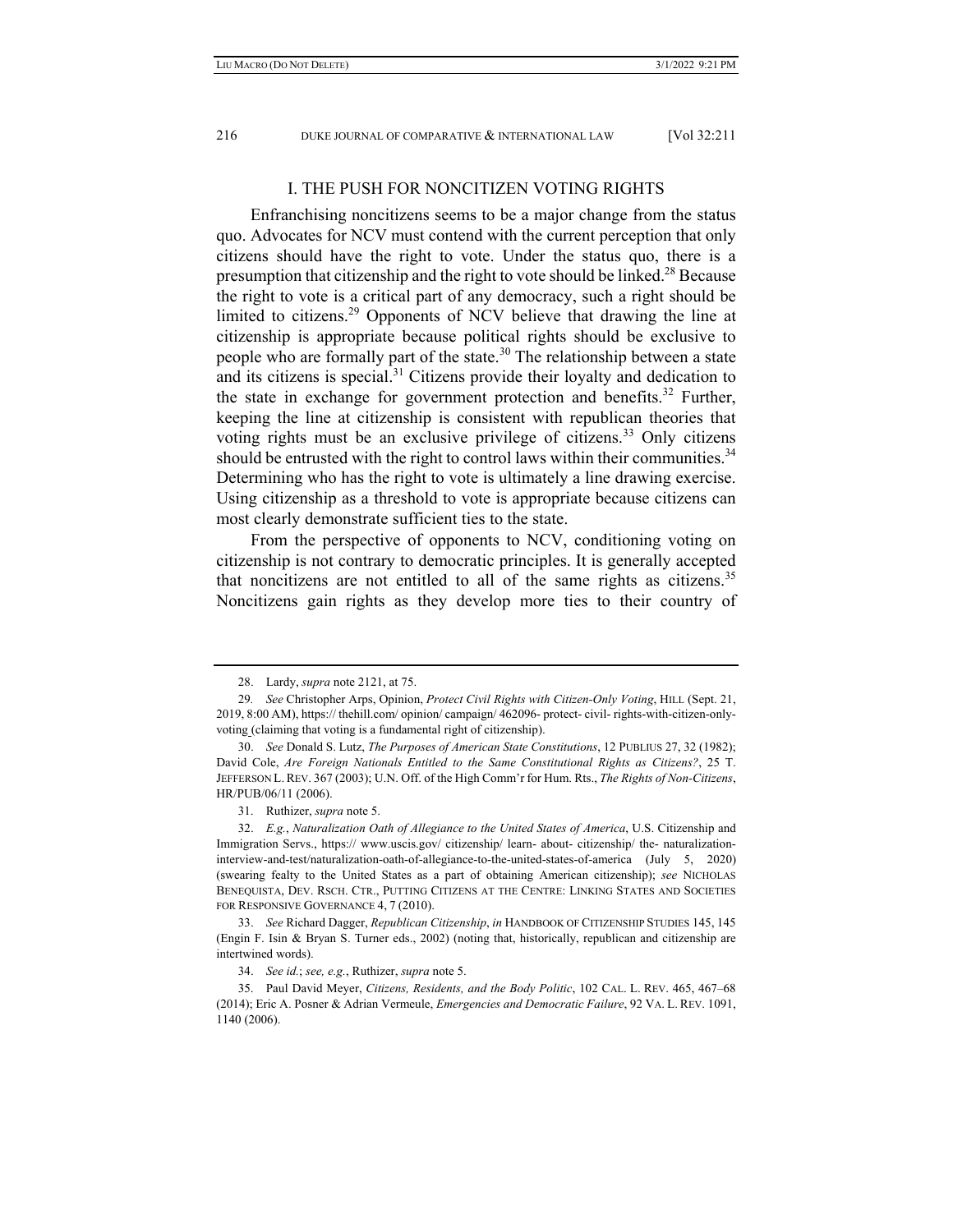residence.<sup>36</sup> The inability of noncitizens to vote is temporary as many noncitizens will be enfranchised once they naturalize.<sup>37</sup> States generally impose some requirements for people to partake in elections.<sup>38</sup> There is a natural link between the rules on citizenship and rules on voting requirements. Both look to see if a person has sufficient ties to the community and if the person will be a good member of society.<sup>39</sup> Indeed, naturalization requirements identify the kind of people a state wants to become part of the body politic, and presumably have a voice in its governance.40 Because naturalization provides noncitizens a wellestablished pathway to vote, there is no need to enfranchise noncitizens.<sup>41</sup>

Enfranchising all noncitizens may hurt democratic legitimacy. The pushback to NCV is not limited to academic debates as some countries such as Germany have taken the position that expanding the polity will dilute the voices of citizens and interfere with their special relationship to the government. Adhering to the notion that citizens' voices should be protected, the Federal Constitutional Court of Germany in 1990 struck down laws from sub-federal entities (*Bundesländer*) that allowed noncitizens to participate in local elections in the *Foreign Voters Case*. 42 It found that such laws undermined the right of the German people to self-determination.<sup>43</sup> It ruled that the notion of "the people" (*Volke*) in Article 20 of the Basic Law (the German Constitution) is limited to German citizens.<sup>44</sup> The German Constitutional Court reaffirmed the link between citizenship and voting rights.

In the same opinion, the German Constitutional Court went on to suggest that the government should make it easier for immigrants to

- 40. Meyer, *supra* note 35, at 467.
- 41. Arrighi & Bauböck, *supra* note 24, at 632.

 <sup>36.</sup> Posner & Vermeule, *supra* note 35, at 1139.

 <sup>37.</sup> This is mostly true where the criteria for naturalization is easy, such as the U.S. and Sweden. However, this paper will later address the consequences of when naturalization is difficult in a particular country.

 <sup>38.</sup> *See* Sasha Chavkin & Hamish Boland-Rudder, *Your Country, Your Vote – a Rough Guide to Global Voter Restrictions*, INT'L CONSORTIUM INVESTIGATIVE JOURNALISTS (May 5, 2014), https:// www.icij.org/inside-icij/2014/05/your-country-your-vote-rough-guide-global-voter-restrictions/; Kristine Liao, *What Voting Rights Look Like in 6 Countries Around the World*, GLOB. CITIZEN (Aug. 21, 2020), https:// www.globalcitizen.org/en/content/voting-rights-around-the-world/.

 <sup>39.</sup> *See* Lardy, *supra* note 21, at 92.

 <sup>42.</sup> Bundesverfassungsgericht [BVerfG] [Federal Constitutional Court] June 26, 1990, 83 Entscheidungen des Bundesverfassungsgerichts [BVerfGE ] 37 (Ger.); Bundesverfassungsgericht [BVerfG] [Federal Constitutional Court] June 26, 1990, 83 Entscheidungen des Bundesverfassungsgerichts [BVerfGE] 60 (Ger.).

 <sup>43. 83</sup> BVerfGE 37 (Ger.); 83 BVerfGE 60 (Ger.).

 <sup>44. 83</sup> BVerfGE 37 (Ger.); 83 BVerfGE 60 (Ger.).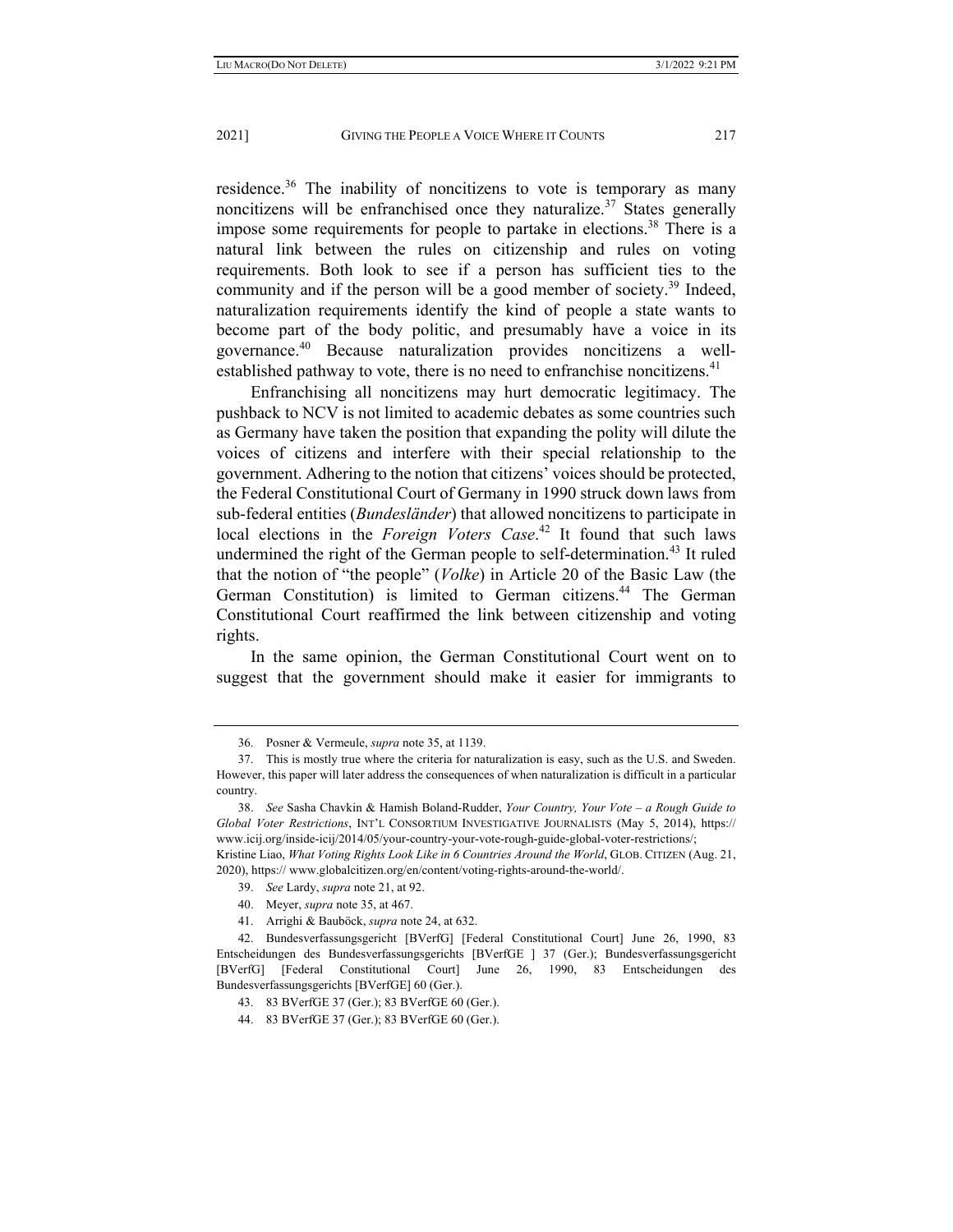naturalize instead of giving them the right to vote in local elections.<sup>45</sup> A state may create a more representative polity without abandoning the current framework. A reasonable alternative to NCV is to adjust the naturalization requirements. Ten years after the *Foreign Voters Case*, the *Bundestag* (legislative branch) opened the pathway to citizenship to persons without German ancestry.<sup>46</sup> Generally, noncitizens may naturalize after eight years of legal residence in Germany, provided they meet the relevant conditions such as adequate German language ability, a clean criminal record, and a commitment to the Basic Law. $47$  The German case demonstrates that institutions can adjust to calls for more democratic representation whilst maintaining citizenship as a prerequisite for voting rights.

### A. Voting Rights and Political Underpinnings

Proponents of NCV push against maintaining the status quo and argue that implementing NCV is practicable. Although opponents of NCV insinuate that voting rights and citizenship are inherently linked, advocates for NCV counter that there is no valid connection between citizenship and acquiring the right to vote.<sup>48</sup> The right to vote is not unlike other political rights, including the right to the freedom of speech and association, which are automatically granted to noncitizens present in the host country.<sup>49</sup> It is hard to justify the reservation of voting rights for citizens when other political rights can be more powerful.<sup>50</sup> Indeed, state practice illustrates how voting rights can be granted to noncitizens just like other political rights.<sup>51</sup> For instance, the U.S. has a long history of enfranchising noncitizens.<sup>52</sup> Noncitizen suffrage was widespread in the U.S. throughout the nineteenth century and only ended when nativist sentiment took hold of the country.<sup>53</sup> The spread of the idea that voting is the exclusive right of citizens can be in

 <sup>45. 83</sup> BVerfGE 37 (Ger.); 83 BVerfGE 60 (Ger.); *see also* Kees Groenendijk, *Naturalization as Alternative for Extending Voting Rights?*, BUNDESZENTRALE FÜR POLITISCHE BILDUNG (May 22, 2014), https:// www.bpb.de/ gesellschaft/migration/kurzdossiers/184716/naturalization.

 <sup>46.</sup> Germany historically had *jus sanguinis* citizenship but the Naturalization Act (2000) provided *jus soli* citizenship. Note that this Act was amended in 2014. *See Law on Nationality*, FED. FOR. OFF., https:// www.auswaertiges- amt.de/en/visa-service/konsularisches/-/229970 (last visited Oct. 31, 2021) (Ger.).

 <sup>47.</sup> *Id.* 

 <sup>48.</sup> López-Guerra, *supra* note 25, at 87–88.

 <sup>49.</sup> *Id.*

 <sup>50.</sup> *Id.*

 <sup>51.</sup> *See, e.g.*, Ruthizer, *supra* note 5.

 <sup>52.</sup> *See* RON HAYDUK, DEMOCRACY FOR ALL: RESTORING IMMIGRANT VOTING RIGHTS IN THE UNITED STATES 19–20 (2006).

 <sup>53.</sup> *Id.* at 17–18.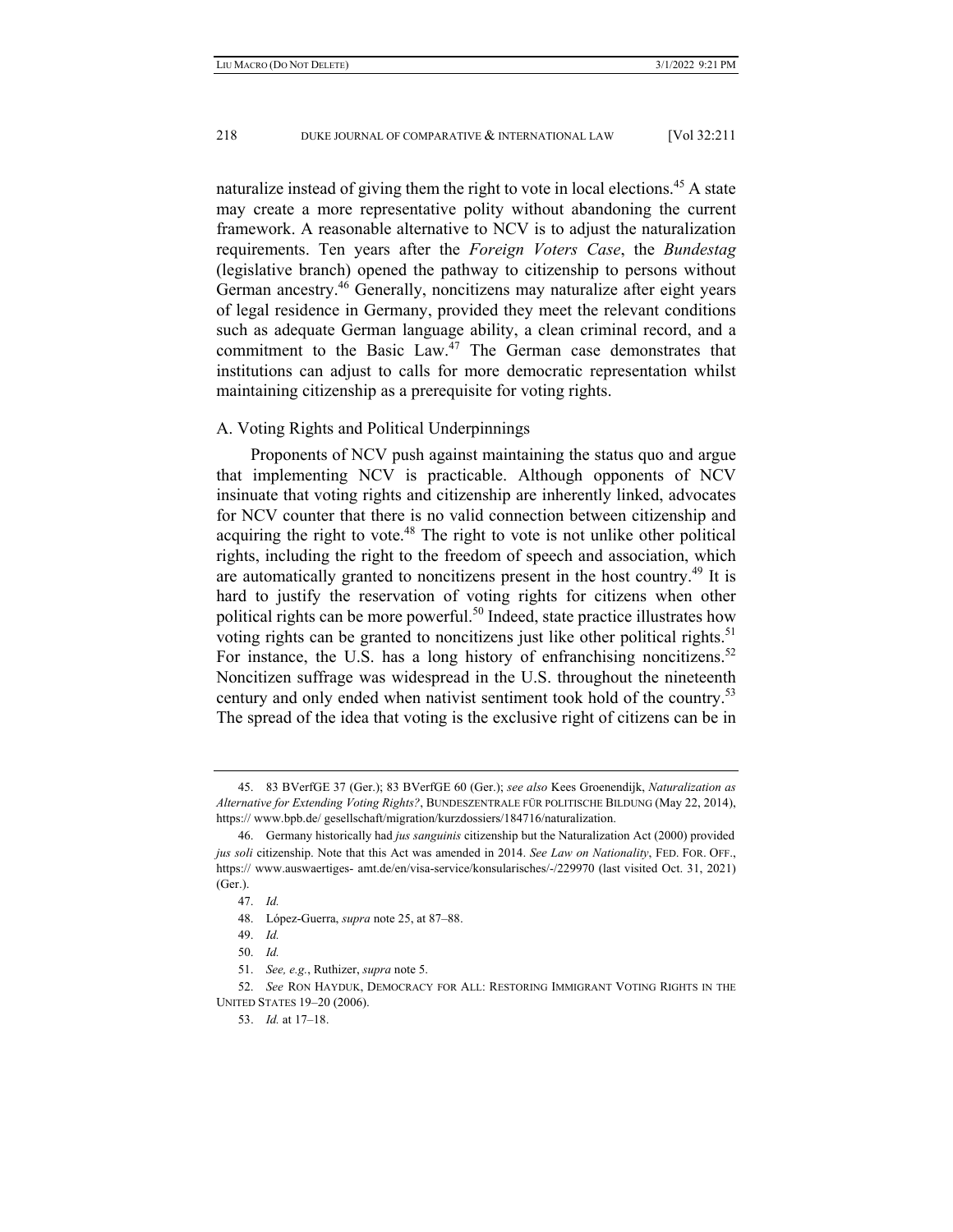part attributed to anti-immigrant sentiment.<sup>54</sup> More recently, parts of the U.S. are shifting back to previous policies of promoting noncitizen suffrage.<sup>55</sup> The country is not alone in making this move.<sup>56</sup> The European Union provides citizens of the Member States with the right to vote in the local elections of any other Member State.<sup>57</sup> A study from 2019 demonstrates that at least forty-five states grant noncitizens some form of voting rights (local, national, or both).<sup>58</sup> Whilst the German approach of liberalizing naturalization requirements is one possibility,<sup>59</sup> permitting NCV is a feasible and growing option.

The increasing number of states permitting NCV indicates their embrace of the idea that noncitizens should be afforded some voting rights. The arguments advocating for NCV based on democratic principles and natural rights appear to be gaining traction.<sup>60</sup> Advocates for NCV suggest that noncitizens should be enfranchised because they have genuine links to the polity, will contribute to collective self-government, and will become part of the political community.<sup>61</sup> Now that concerns related to prejudicial beliefs no longer have the same weight, the arguments for NCV have become more persuasive.<sup>62</sup> Historically, the decision to deny noncitizens the right to vote was political.<sup>63</sup> States chose to take away noncitizens' right to vote in order to appease political concerns that arose in part from prejudicial beliefs.<sup>64</sup> There is growing acceptance, however, that these assumptions are

- 56. Arrighi & Bauböck, *supra* note 24, at 626.
- 57. Treaty on European Union art. 8b, Feb. 7, 1992, 1757 U.N.T.S. 30615.
- 58. Ferris et al., *supra* note 16, at 949.

 59. Germany also allows citizens of EU countries to vote in local German elections. This is an exception to the stance taken in the *Foreign Voters Case*. *See Municipal Elections*, YOUR EUR., https:// europa.eu/ youreurope/ citizens/residence/elections-abroad/municipal-elections/index\_en.htm (May 17, 2021).

 60. *See, e.g.*, Raskin, *supra* note 23, at 1395; Ulrike Davy, *How Human Rights Shape Social Citizenship: On Citizenship and the Understanding of Economic and Social Rights*, 13 WASH. U. GLOB. STUD. L. REV. 201 (2014).

- 61. Arrighi & Bauböck, *supra* note 24, at 632.
- 62. *See supra* notes 58–61.

 63. Gabriela Evia, *Consent by all the Governed: Reenfranchising Noncitizens as Partners in America's Democracy*, 77 S. CAL. L. REV. 151, 163 (2004) (suggesting that the right to vote is a discretionary decision made by the state).

 64. *Id.* at 163–70; *see also* Paige St. John, *How a Racist Myth About Immigrants Continues to Fuel Unproven Claims of Voter Fraud*, L.A. TIMES (June 25, 2021, 5:00 AM), https:// www.latimes.com/ california/ story/2021-06-25/ racist-myth-of-immigrants-voting-fuels-claims-of-voter-fraud (showing the

 <sup>54.</sup> Matt Vasilogambros, *Noncitizens Are Slowly Gaining Voting Rights*, PEW (July 1, 2021), https:// www.pewtrusts.org/en/research-and-analysis/blogs/stateline/2021/07/01/noncitizens-are-slowlygaining-voting-rights.

 <sup>55.</sup> *See* Ron Hayduk & Michele Wucker, *Immigrant Voting Rights Receive More Attention*, MIGRATION POL'Y INST. (Nov. 1, 2004), https:// www.migrationpolicy.org/ article/ immigrant-votingrights- receive-more-attention.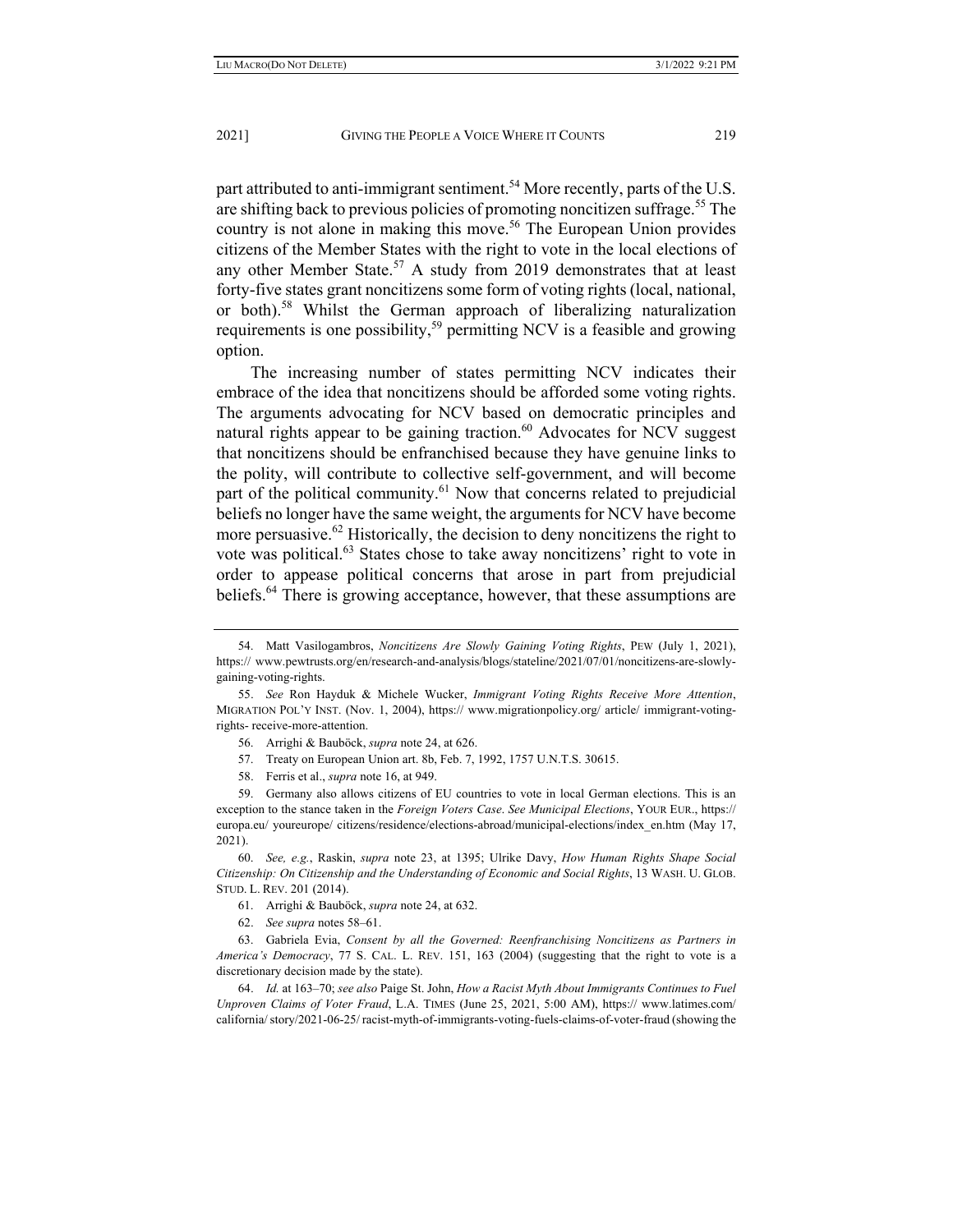erroneous.<sup>65</sup> Given the changes in ideology, arguments for NCV are gaining momentum.

The arguments for enfranchising noncitizens based on democratic principles and natural rights are particularly strong for permanent residents. Whilst some human rights literature advocates for a cosmopolitan view of citizenship,<sup>66</sup> a larger portion of the literature believes that voting rights should only be granted to noncitizens with sufficient ties to the community. $67$ Noncitizens only become permanent residents after fulfilling certain requirements, such as a period of residency, that prove they have sufficient ties to the community.68

Permanent residents have sufficient stakes in the community to claim a right to shape the rules that affect their day-to-day lives. Noncitizens are subject to the duties and rules of the society in which they live.<sup>69</sup> Building on the liberal democratic principle of territorial inclusion and "*quod omnes tangit ab omnibus approbetur*" (what affects all shall be approved by all), NCV is appropriate because people living within the same territorial boundaries and subject to the same laws should have the power to influence them.<sup>70</sup> With regard to contributing to and becoming part of the political community, communitarian theories stipulate that a community grows stronger when individuals participate more in the political community because such interactions foster common goals and a shared identity.<sup>71</sup> Accordingly, permanent residents who are able to vote will be motivated to engage in the political discourse, which in turn helps them identify more with the host country.<sup>72</sup> As this process continues, permanent residents will become more integrated with the political community.

link between racism and the denial of voting rights).

 <sup>65.</sup> *See* Groenendijk *supra* note 45; Sarah Song, *Democracy and Noncitizen Voting Rights*, 13 CITIZENSHIP STUD. 607, 612 (2009).

<sup>66</sup>*. See* Meyer, *supra* note 35, at 505 (stating that the right to vote is linked with human dignity and self-determination, both of which are universal concerns not necessarily tied to territorial boundaries); *see generally* Linda Bosniak, *Universal Citizenship and the Problem of Alienage*, 94 NW. L. REV. 963 (2000) (questioning the tendency to use citizenship as the line for defining political communities).

 <sup>67.</sup> *See* Ferris et al., *supra* note 16, at 949–50.

 <sup>68.</sup> *See* David M. Howard, *Potential Citizens' Rights: The Case for Permanent Resident Voting*, 95 TEX. L. REV. 1393, 1394 (2017) (noting that gaining permanent residency implies sufficient ties to national and local communities because getting that status is conditioned on showing such connections).

 <sup>69.</sup> *See* Cristina M. Rodriguez, *Noncitizen Voting and the Extraconstitutional Construction of the Polity*, 8 INT'L J. CON. L. 30, 30–31 (2010).

 <sup>70.</sup> Cristina M. Rodriguez, *From Litigation, Legislation: A Review of Brian Landsberg's* Free at Last to Vote: The Alabama Origins of the 1965 Voting Rights Act, 117 YALE L. J. 1132, 1173 (2008).

 <sup>71.</sup> *See* Lardy, *supra* note 21, at 95.

 <sup>72.</sup> Rose Cuison Villazor, *State Citizenship Strengthens What It Means to Be a Citizen*, N.Y. TIMES (Nov. 17, 2014, 2:59 PM), https:// www.nytimes.com/ roomfordebate/2014/06/24/is-state-citizenshipthe-answer-to-immigration-reform/state-citizenship-strengthens-what-it-means-to-be-a-citizen.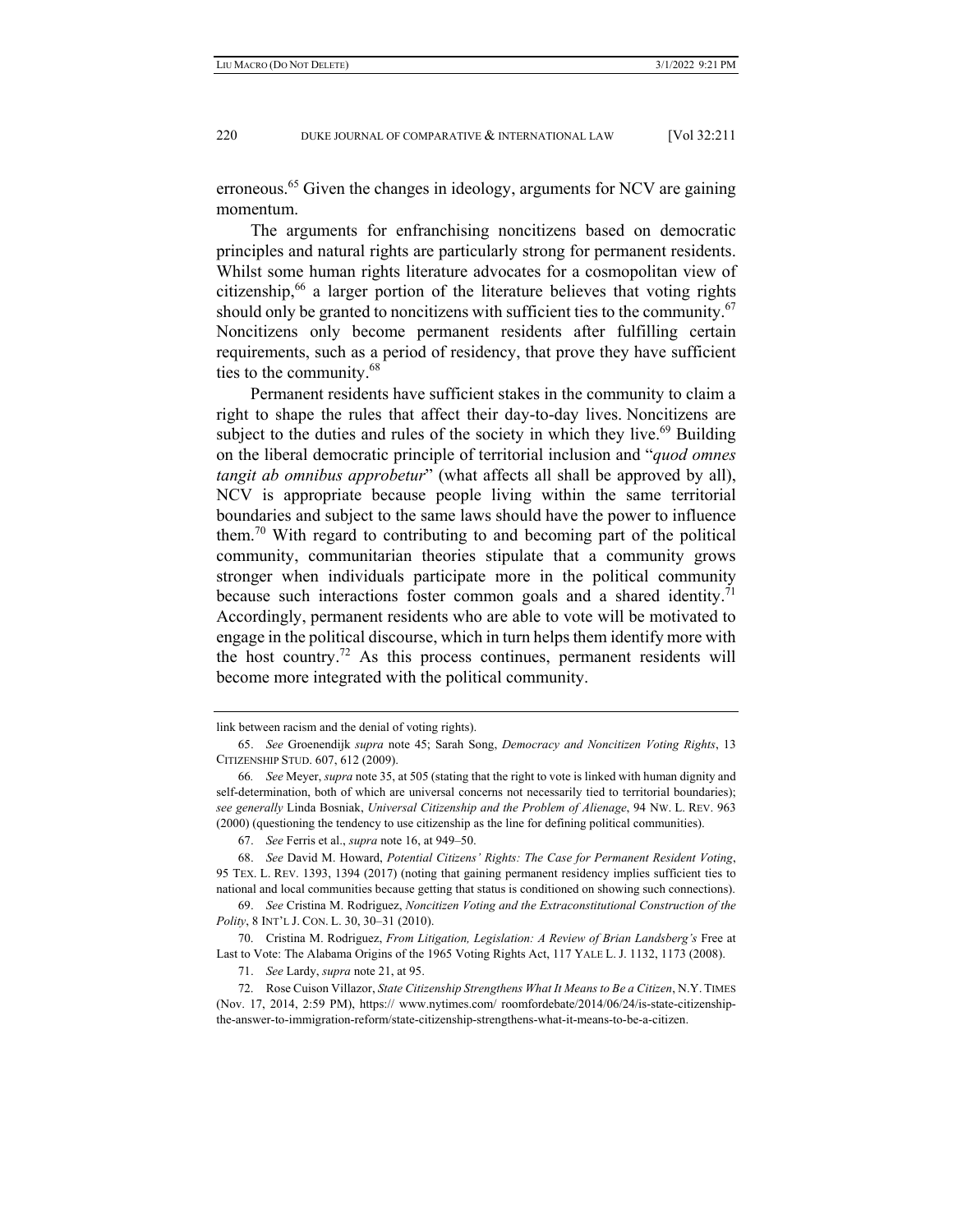Reserving the right to vote to permanent residents serves as a limiting principle and helps maintain the distinction between stakeholders and other inhabitants. Few would argue that temporary visitors, such as tourists, or undocumented aliens should be granted the right to vote.<sup>73</sup> Drawing the line at permanent residency helps close the democratic gap and maintains some limit on a powerful right.<sup>74</sup> Including only permanent residents in a polity, those who are citizens in the making, reduces discrimination between similarly situated inhabitants and closes the democratic representation gap.

### B. Noncitizen Voting in Practice

A country's constitution may not speak directly to the issue of NCV. In such cases, the government has the flexibility to decide whether it wants to enfranchise noncitizens. Governments that approach policies in an experimental way have more readily embraced noncitizen suffrage. New Zealand maintains a constitutional self-image as a laboratory for experimentation in the design of democracy and has one of the most liberal voting regimes in the world.<sup>75</sup> Since 1975, all permanent residents after one year of residency in New Zealand may vote in all elections.<sup>76</sup> Granting voting rights for noncitizens is consistent with New Zealand's pioneering constitutional culture; it was also one of the first countries to enfranchise women.<sup>77</sup> Likewise, embracing experimentation is also a feature of the United States Constitution. The structure of federalism fosters states' function as laboratories of innovation.78 In light of the Constitution's silence on NCV, municipalities have taken the initiative to enfranchise noncitizens.<sup>79</sup> With flexibility built in these places that are deemed to be laboratories, there seem to be fewer obstacles to enfranchising noncitizens.

Countries that have the power to grant NCV tend to permit noncitizens to participate only in local elections.<sup>80</sup> Indeed, there are relatively few countries like New Zealand that allow noncitizens to participate in local and

 <sup>73.</sup> *See* Meyer, *supra* note 35, at 473.

 <sup>74.</sup> Arrighi & Bauböck, *supra* note 24, at 632.

 <sup>75.</sup> *See* Rodriguez, *supra* note 69, at 32, 40.

 <sup>76.</sup> Fiona Barker & Kate McMillan, *Constituting the Democratic Public: New Zealand's Extension of National Voting Rights to Non-Citizens*, 12 N.Z. J. PUB. & INT'L L. 61, 61 (2014).

 <sup>77.</sup> *Id.*

 <sup>78.</sup> Gonzales v. Raich, 545 U.S. 1, 29 (2005) (O'Connor, J., dissenting) (stating that federalism promotes innovation by allowing states to serve as laboratories to try new social and economic experiments without risk to the rest of the U.S.) (citing New State Ice Co. v. Liebmann, 285 U.S. 262, 311 (1932) (Brandeis, J., dissenting)).

 <sup>79.</sup> *See infra* pp. 23–24, 29.

 <sup>80.</sup> Arrighi & Bauböck, *supra* note 24, at 624; Hayduk & Wucker, *supra* note 55.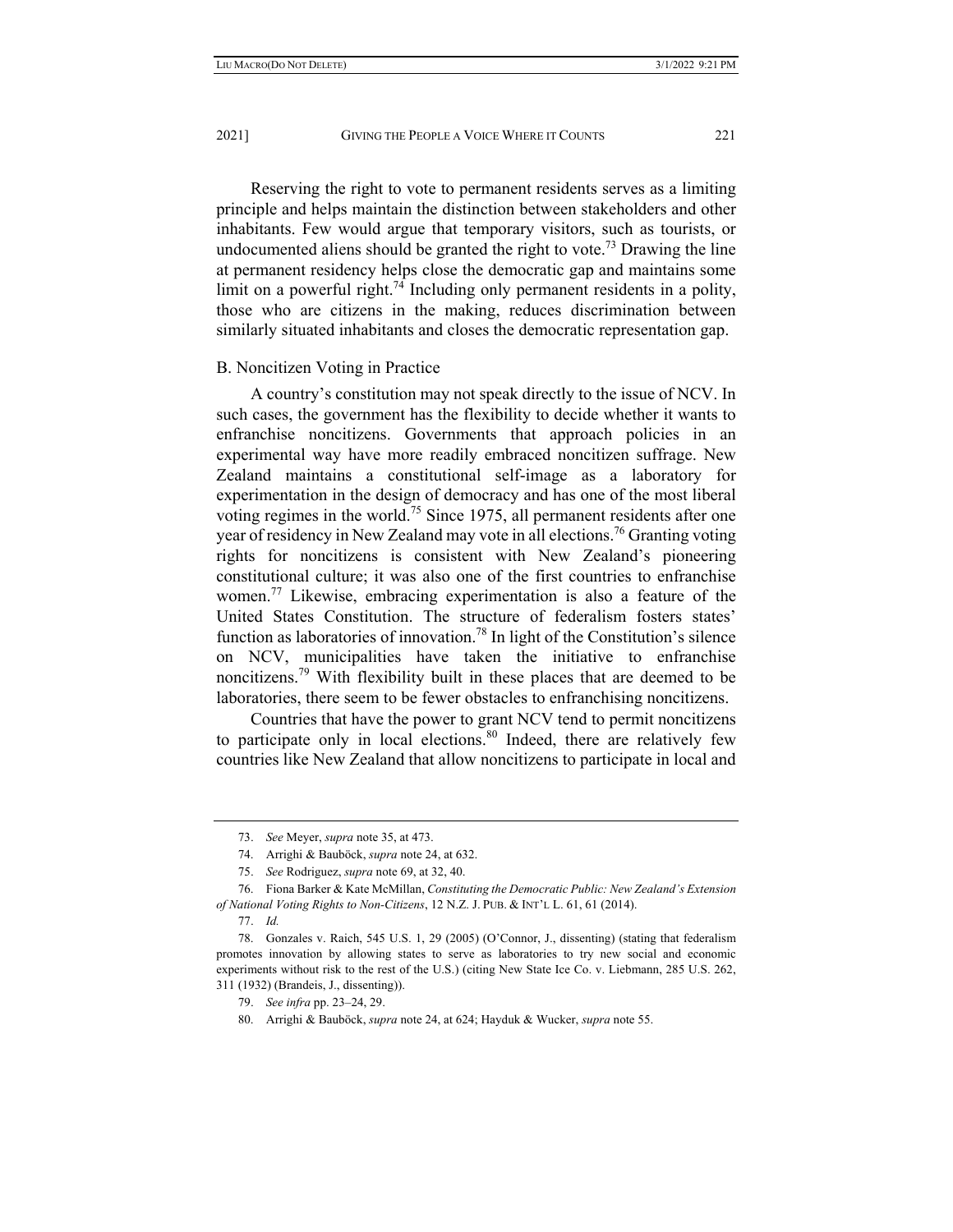national elections.<sup>81</sup> The small number of countries granting eligible resident visa holders full noncitizen suffrage illustrates the effect of political realties on the NCV movement. Although democratic considerations in favor of enfranchising permanent residents are persuasive, the battle for NCV also crosses over into the political realm.<sup>82</sup> Immigration policies remain highly relevant in the discourse on NCV. Whereas citizenship may be decoupled from voting rights, the same cannot be said about immigration policy and voting rights. There is a trade-off between granting voting rights to noncitizens and having flexibility in immigration policy. A country like New Zealand that grants full NCV will likely need to be more selective about who comes into the country. In contrast, a country like the U.S. could let in a wider range of noncitizens without worrying about whether a noncitizen meets the criteria of a desirable voter. Furthermore, a country that grants full NCV may need to worry about how the votes of nonimmigrants could shift national policy. $83$  Accordingly, countries may be constrained by political considerations and be reluctant or unable to provide noncitizens with full voting rights.

# II. THE UNIQUENESS OF LOCAL ELECTIONS

Providing permanent residents with the right to vote in only local elections addresses both democratic and practical concerns. The argument based on democratic considerations relies heavily on the idea that stakeholders in a community should have a say in that community's affairs.<sup>84</sup> This argument is especially persuasive when looking at the interactions of noncitizens within local communities. For instance, noncitizens interact with members of the local community on a daily basis by going to the grocery store, working in the local community, and sending their children to schools in the local community. Having ties to the local community may be sufficient to sustain a claim of belonging to the local polity, $85$  and being part of the polity entails the right to participate in local elections. However, noncitizens cannot make comparable claims of ties to the national polity. Whilst noncitizens can show a concrete connection to their local communities, their connection to the national polity is more abstract. This is in part due to how the national polity is defined, which includes abstract concepts such as nationality and sovereignty.<sup>86</sup>

 <sup>81.</sup> Arrighi & Bauböck, *supra* note 24, at 624.

 <sup>82.</sup> Harper-Ho, *supra* note 23, at 272.

 <sup>83.</sup> *See infra* p. 13.

 <sup>84.</sup> *See infra* p. 13.

 <sup>85.</sup> *See infra* p. 13–14.

 <sup>86.</sup> *See Nation-state*, MERRIAM-WEBSTER, https:// www.merriam-webster.com/ dictionary/ nation-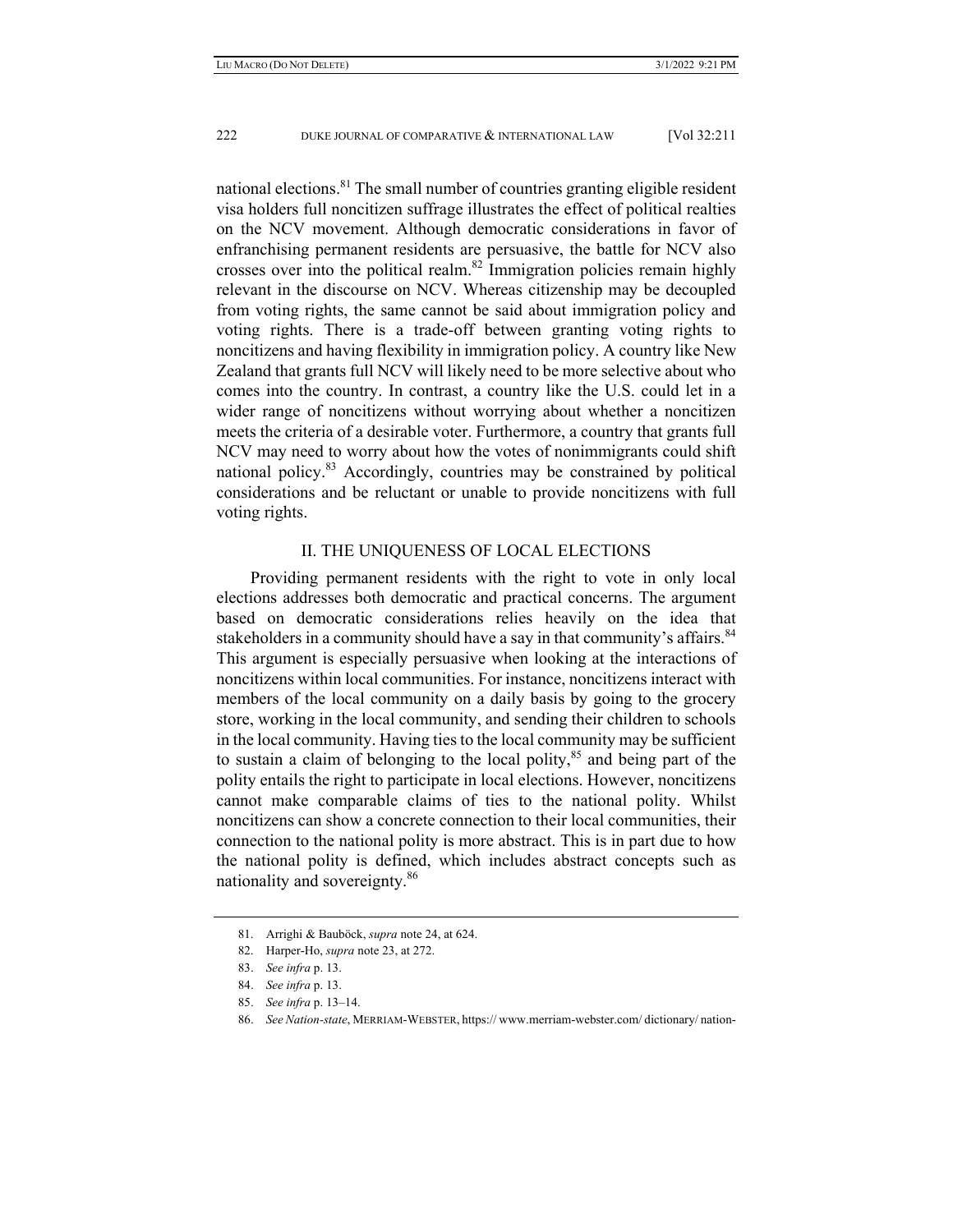The exclusion of citizenship as a requirement for voting is stronger for local elections because the definition of the national polity is shaped by citizenship. The national polity is tied together by the identity of being a citizen of the country. When it comes to the national polity, the nation state, i.e., the sovereign, defines who is encompassed in this group using citizenship and will protect citizens against others in the international realm.<sup>87</sup> Citizenship is tied to the identity of the national polity in a way not seen in local polities. The polity for a local community can be defined by community ties. Whilst democratic principles based on who has a stake may support the full extension of alien suffrage, the theories about how to shape the polity weigh against this. The latter, in fact, highlights relevant differences between the local and national levels that affect how democratic principles should be applied. Because the polities at the local and national level are shaped by different factors, they should be treated as two separate spheres.

Noncitizen suffrage has been incorrectly framed as a single issue of whether noncitizens should be enfranchised. The issue is not so simple. The proper questions to ask are whether noncitizens should have the right to vote in local elections and whether that right should extend to the national level. This set-up better reflects the reality of the multi-tiered governing structures in many countries.

A. The decisions that noncitizens would vote on in local elections do not affect major national interests.

Noncitizens should be allowed to participate in elections which are more limited in scope and more relevant to their day-to-day lives. The existence of multiple levels of governance in most countries suggests that there are different scopes of issues and interests in each sphere. Indeed, national governments must contend with interests stemming from immigration policy, foreign policy, and national security. And decisions made at the national level affect the entire country. Regarding local governance, most countries have local governments elected exclusively by local inhabitants to address local matters.<sup>88</sup> Whilst there may be some overlap in the matters at the different levels, many matters are separate. Furthermore, the scope of the issues tends to be more limited at the local

state (last visited May 22, 2021).

 <sup>87.</sup> Arrighi & Bauböck, *supra* note 24, at 632 (noting that local governments don't have this responsibility; they are self-governing insofar as they have democratic authorities elected by local citizens and legislative competences in local matters. In the international state system, the legal status and protection of rights of individuals depends fundamentally on being recognized as a citizen of a state).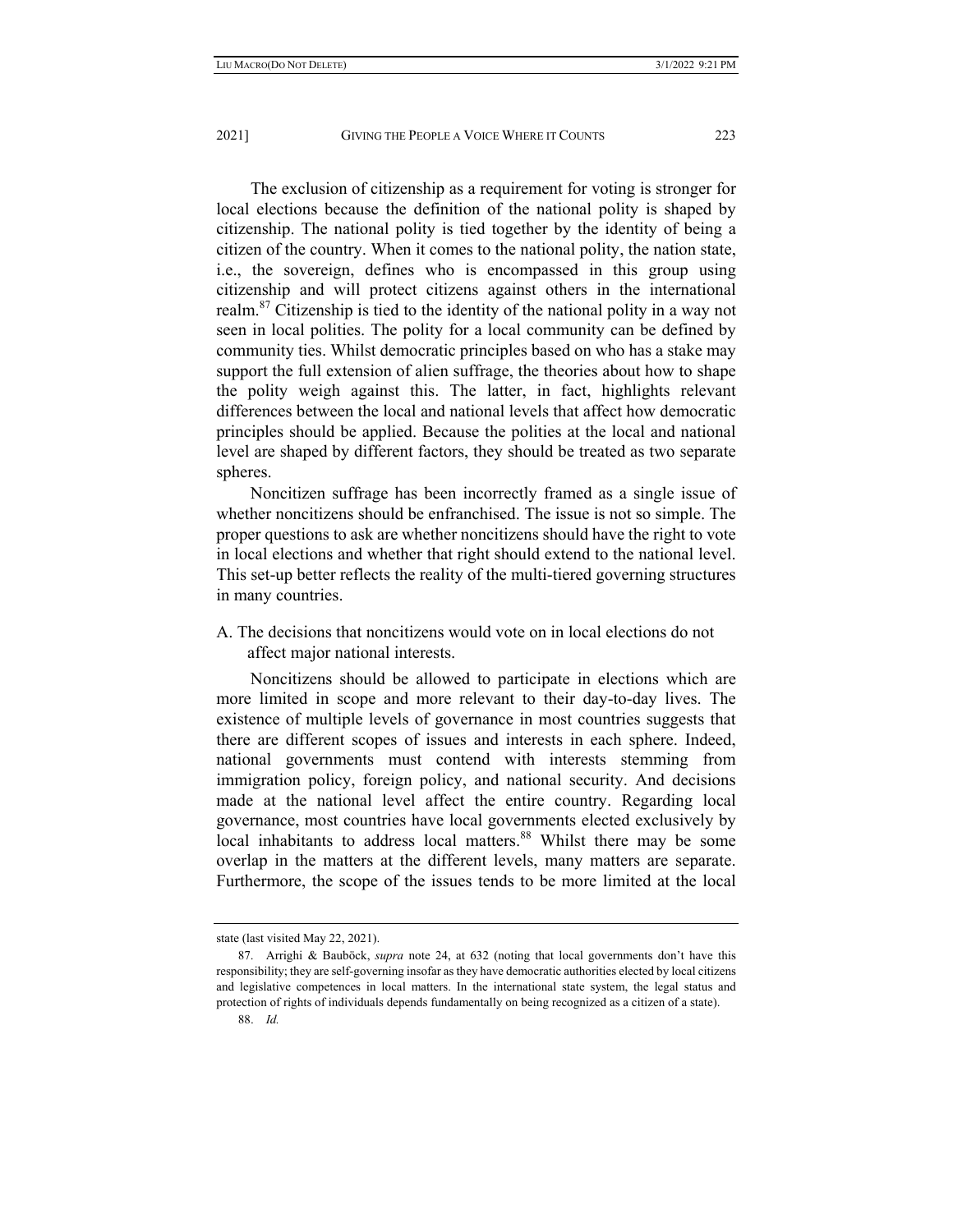level. In discussing how local elections differ from national elections, a local U.S. official stated, "[t]he mayor and City Council are not deciding national policy. . . . We make decisions about trash pickup, snow removal and equipment for the parks."89 Enfranchising permanent residents at the local level merely provides them with the power to affect decisions in their immediate surroundings.

The gap in democratic representation is notable in the local context because noncitizens cannot vote on issues in local elections that affect their everyday lives. Noncitizens in local communities are an example of "taxation without representation."90 Noncitizens are still obligated to contribute to the community but are denied the power to influence how their contributions are allocated. Enfranchising permanent residents at the local level can further democratic principles without infringing on national interests and policy matters. The particularized nature and limited scope of local elections highlight the limited reach of federal concerns about noncitizen suffrage.

B. Many of the concerns raised about NCV are not as pertinent when NCV only applies at the local level.

The concerns about NCV on immigration policy are more relevant at the national level as opposed to the local level. It is the national level where the federal government must balance its interest in defining "the people" with naturalization policies, immigration integration programs, border control, and immigration selection policies. $91$  For instance, the national government has an interest in incentivizing aliens to naturalize and could lose this carrot if full noncitizen suffrage were available.<sup>92</sup> The national government may desire the knowledge of highly-skilled immigrants or need the labor of lower-skilled immigrants and want to encourage these groups to naturalize.<sup>93</sup> Whilst local governments also have an interest in securing desirable employees, they can meet this goal without needing to consider the effects on immigration policy. Because local governments are not often

 <sup>89.</sup> Maggie Astor, *Maryland City May Let Noncitizens Vote, a Proposal with Precedent*, N.Y. TIMES (Aug. 8, 2017), https:// www.nytimes.com/ 2017/ 08/ 09/ us/ college- park- immigrant- votingrights.html.

 <sup>90.</sup> Ivan Espinoza-Madrigal & Lauren Sampson, *The Case for 'All Resident' Voting*, WBUR: COGNOSCENTI (Feb. 27, 2019), https:// www.wbur.org/ cognoscenti/ 2019/ 02/27/ allowing- non-citizensto-vote-ivan-espinoza-madrigal-lauren-sampson.

 <sup>91.</sup> *See generally Immigration Policy & Law*, MIGRATION POL'Y INST., https:// www. Migration policy. org/ topics/ immigration- policy-law (last visited Dec. 20, 2020).

 <sup>92.</sup> Posner, *supra* note 35, at 1140.

 <sup>93.</sup> *See id.*; Daniel Munro, *Integration Through Participation: Non-Citizen Resident Voting Rights in an Era of Globalization*, 9 J. INT'L MIGRATION & INTEGRATION 63, 65 (2008).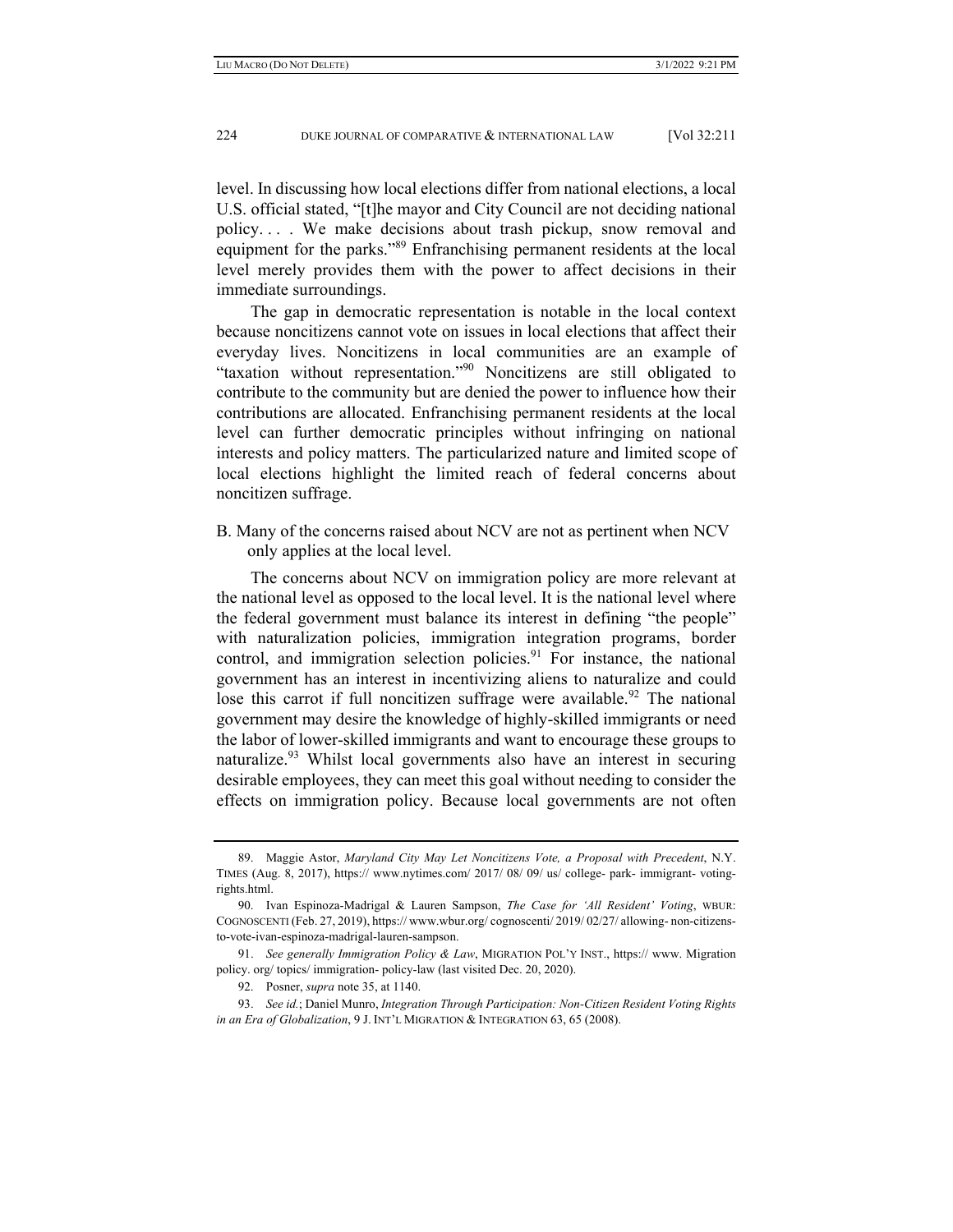responsible for managing immigration policy, local officials can give more weight to democratic considerations. Accordingly, local governments are better positioned to grant limited voting rights to noncitizens.

Fears about foreigners interfering with policies are especially unfounded in the local context, where the issues up for debate are limited in scope. A general objection to NCV is that noncitizens have ties to their countries of citizenship and would vote in favor of policies that benefit their countries of citizenship rather than place of residence. The fear is that some noncitizens would use their opportunity to vote in a way that could disrupt, subvert, and ultimately destroy the state of residence.<sup>94</sup> As a general matter, concerns about the loyalty of noncitizens is not a persuasive reason for not enfranchising them. This fear is speculative as there are measures in place to screen out noncitizens who could be disloyal.<sup>95</sup> As part of the immigration process, noncitizens are screened before they are allowed to enter into a country.<sup>96</sup> Moreover, permanent residents lack the incentives to be disloyal because that could hurt their chances of naturalization.<sup>97</sup> Although citing disloyalty as a justification for not enfranchising noncitizens is a weak argument at the national level, it is not even relevant when it comes to local level. Local elections by design do not cover national policies. Most of the decisions that are of interest to foreign governments—such as national security, foreign affairs, and immigration—fall exclusively within the authority of the national government. Because permanent residents would not be able to vote on those matters, there is no need to be concerned about foreign interreference through noncitizen suffrage.

The link between noncitizens voting in local elections and threats of foreign interference is not clear. Some local decisions could have broadreaching effects or may be of interest to foreign governments. For instance, local decisions made in influential cities could be of interest to foreign governments.98 However, it is questionable that a foreign government would use this avenue to influence the target country. One imagined scenario for foreign interreference may go as follows: Russia could convince Russian citizens in the U.S. to vote for policies in New York that favor Russian investors and other cities eventually follow New York's lead, all of which would snowball into national policies that are more friendly towards

 <sup>94.</sup> Rosberg, *supra* note 17, at 1125.

 <sup>95.</sup> *Id.*

 <sup>96.</sup> *Id.*

 <sup>97.</sup> *See id.* at 1127 (noting that loyalty, in the form of swearing allegiance, is a general requirement for naturalization).

 <sup>98.</sup> An example is New York, where foreign governments may have significant investments that are subject to the rules of New York City and the state of New York.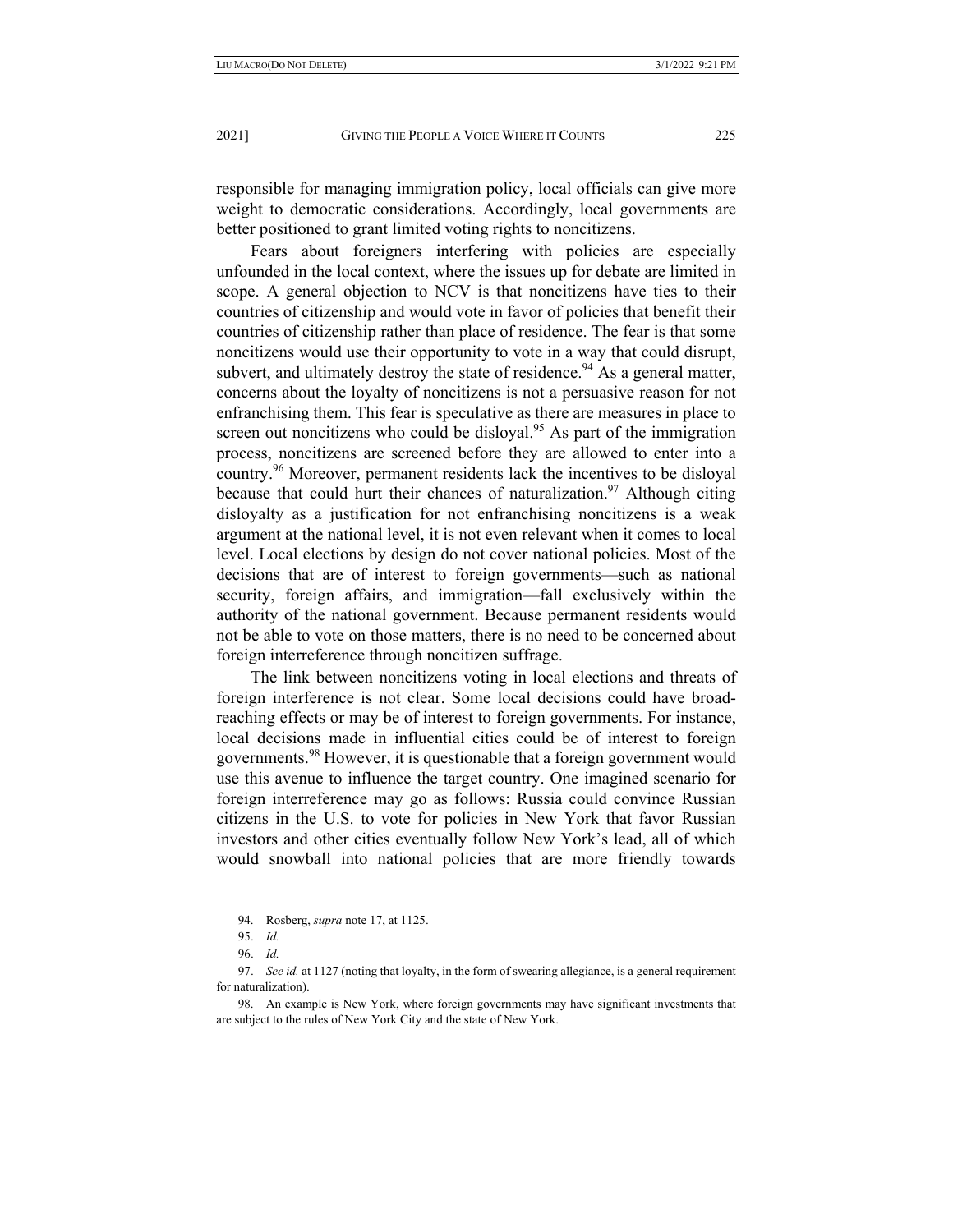Moscow. For the reasons mentioned above, noncitizens who become permanent residents are unlikely to participate in such a scheme.<sup>99</sup> And the Russian government, or any government for that matter, surely has more effective ways of influencing the policies of another government. Tactics related to cybercrime and spreading misinformation would be more effective and have a greater potential in producing immediate results.<sup>100</sup> The threat of noncitizens with divided loyalties subverting national policies through local elections is purely speculative.

# III. A PRESUMPTION FAVORING PERMANENT RESIDENTS' RIGHT TO VOTE IN LOCAL ELECTIONS

Focusing specifically on the local context, there is a strong argument for noncitizen suffrage. Because noncitizens interact with their surrounding community, those who reside for a long duration and become permanent residents will likely identify with the local polity. Moreover, in light of democratic considerations, noncitizens who have a stake in local issues should have a say in policies when the reach of such influence is confined. Given these considerations, this article proposes, as a matter of principle, a rebuttable presumption in favor of extending voting rights to permanent residents in local elections. This is a general principle that should guide a range of decisionmakers including courts, legislators, and constitutional drafters. This general principle should function like other normative principles, such as John Stuart Mill's famous harm principle, which entails a presumption in favor of individual liberty.101 Mill's harm principle has been implemented in various contexts by various actors. Similarly, this article's normative presumption in favor of NCV in local elections can be implemented in several ways.

The challenger to the presumption has the burden of demonstrating that there is a legitimate interest outweighing democratic considerations that support noncitizen suffrage. Since permanent residents have the greatest claim to be included in the local polity, $102$  the presumption may be rebutted when local elections cover policies usually decided by the national polity. Namely, the presumption favoring NCV may be rebutted if noncitizens

 <sup>99.</sup> *See supra* notes 94–97 and accompanying text.

<sup>100</sup>*. Statement by the NCSC Director William Evanina: Election Threat Update for the American Public*, OFF. OF THE DIRECTOR OF NAT'L INTELLIGENCE: NEWSROOM (Aug. 7, 2020), https:// www. dni. gov/index.php/newsroom/press-releases/item/2139-statement-by-ncsc-director-william-evanina-electio n-threat-update-for-the-american-public; *see also* RAPHAEL S.COHEN ET. AL,RAND CORP.,COMBATING FOREIGN DISINFORMATION ON SOCIAL MEDIA: STUDY OVERVIEW AND CONCLUSIONS (2021).

 <sup>101.</sup> *See* JOHN STUART MILL, ON LIBERTY (Penguin Books ed. 1974) (1859).

 <sup>102.</sup> *See supra* Section I.B.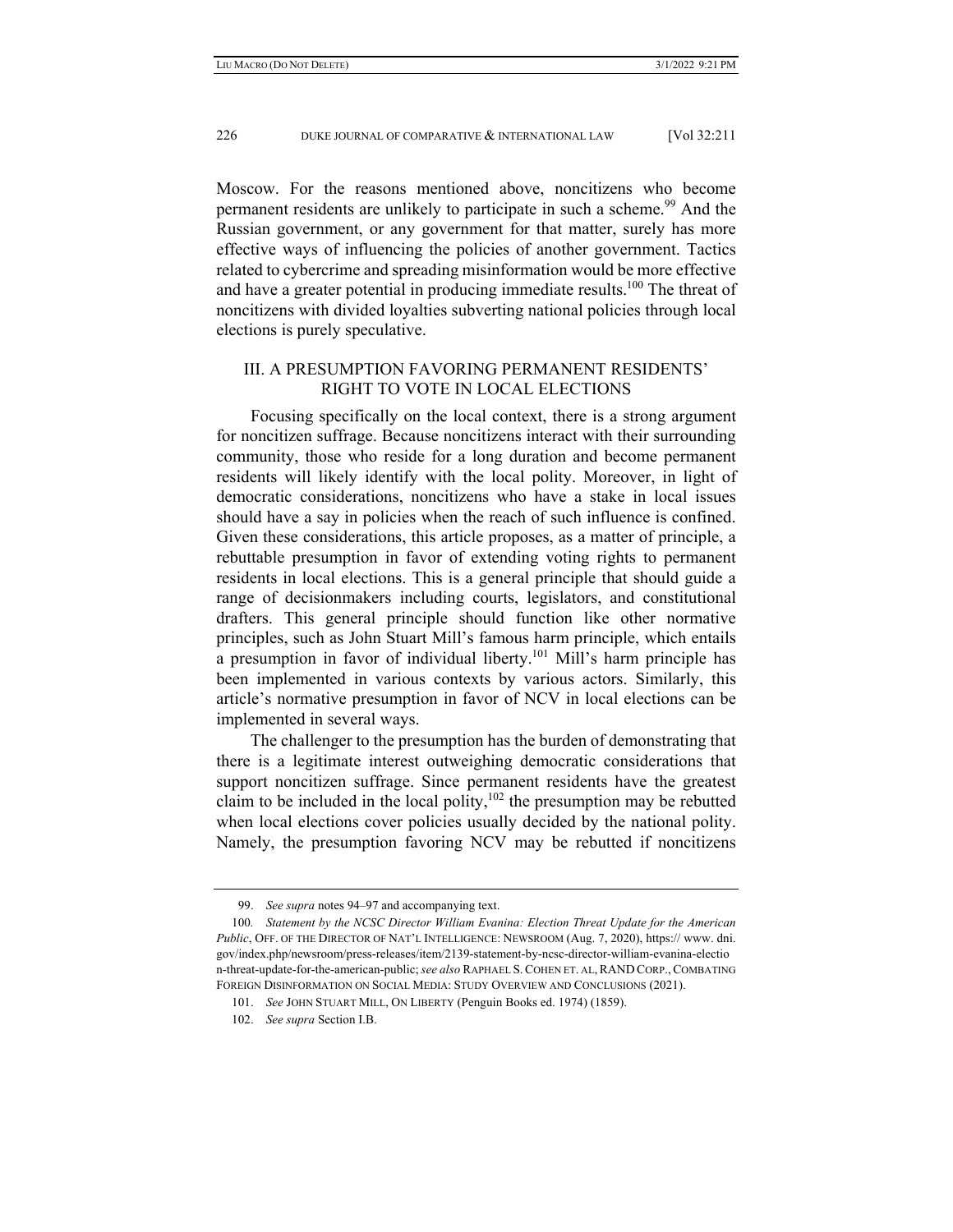would have the ability to influence policies that are national in nature. This is problematic because it would raise concerns about diluting the voices of "the people $"103$  and possibly constraining the government's ability to enact national policies.<sup>104</sup>

Determining whether a local election covers a range of topics sufficiently broad to help rebut the presumption is fact specific, though a state's governing structure may offer clues about the relationship between the national and local governments. In countries with a federalist system, such as the U.S., the proposed presumption holds because there is likely a well-established system of national and local governance. Indeed, certain policies are designated for the local governments and other policies are within the purview of the national government. In contrast, the division between the local and national spheres may not be clear in countries with a unitary governing structure. These countries use local governments to implement national policies.<sup>105</sup> Although examining governing structures is a helpful starting point, a country's governing structure is not dipositive of whether the presumption favoring NCV in local elections may be rebutted. Indeed, there are situations in which the local governments are responsible for policies that are typically associated with national governments. Some federalist countries such as Switzerland have local governments that are more powerful than the national government.<sup>106</sup> The Cantons in Switzerland retain all the sovereign rights which the Federal Constitution does not explicitly or implicitly assign to the Confederation or otherwise specifically forbid.<sup>107</sup> Since the local governments retain the power to include in its local ballots issues that would be considered national interests in many other countries, such as foreign policy, $108$  there is a stronger case for rebutting the proposed presumption. Accordingly, the determining factor is whether the issues on the ballot extend beyond what may be expected of local elections.

A challenger of the presumption must also demonstrate that the permanent residents have a reasonable opportunity to naturalize. A

 <sup>103.</sup> *See supra* notes 44–45 and accompanying text.

 <sup>104.</sup> *See supra* notes 91–92.

 <sup>105.</sup> Robert Longley, *What Is a Unitary State?*, THOUGHTCO., https:// www.thoughtco.com/unitarystate-government-pros-cons-examples-4184826 (Sept. 4, 2020).

 <sup>106.</sup> *See generally* Sarah Byrne & Thomas Fleiner, *Switzerland: Seeking a Balance Between Shared Rule and Self*-*Rule*, *in* 1 DIALOGUES ON DISTRIBUTION OF POWERS AND RESPONSIBILITIES IN FEDERAL COUNTRIES (Raoul Blindenbacher & Abigail Osten eds., 2005).

 <sup>107.</sup> *See* BUNDESVERFASSUNG [BV] [CONSTITUTION] Apr. 18, 1999, SR 101, art. 3 (Switz.).

 <sup>108.</sup> *See generally* Roland Portmann, *Foreign Affairs Federalism in Switzerland*, *in* THE OXFORD HANDBOOK OF COMPARATIVE AND FOREIGN RELATIONS LAW (Curtis A. Bradley ed., 2019) (noting that the Swiss Constitution expressly reserves a residual treaty-making capacity and autonomous foreign policy competence for the Cantons).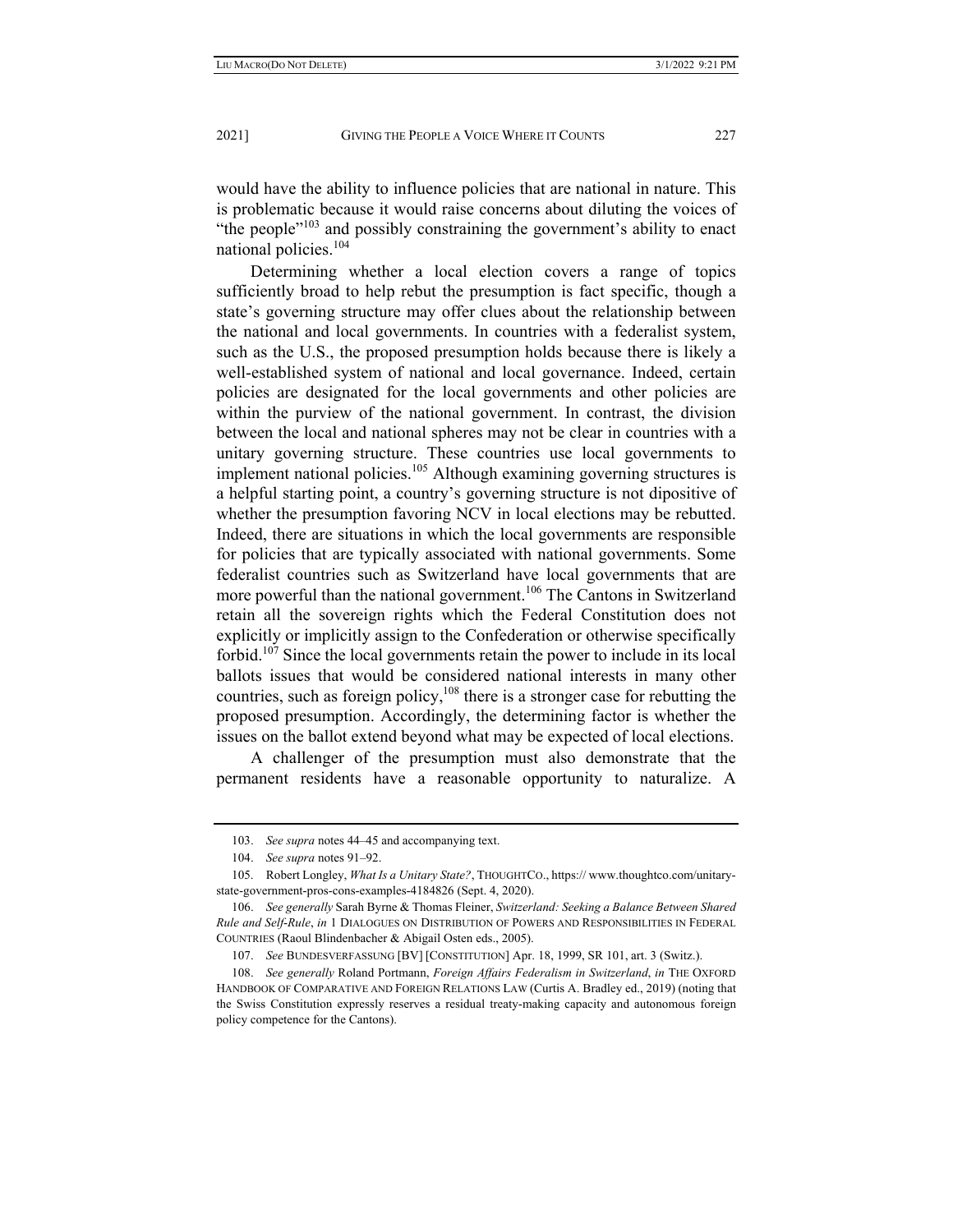government may address calls for more democratic representation and still condition voting rights on citizenship by liberalizing the requirements for naturalization.109 In such cases, the government cannot be said to disenfranchise permanent residents because the government has provided permanent residents with a pathway to vote. Permanent residents have the power to decide if they will undergo the process to secure voting rights.<sup>110</sup> However, democratic principles may be in jeopardy when noncitizens who are willing to naturalize and meet the criteria do not have a reasonable opportunity to do so. When there are limited opportunities for naturalization, there is essentially no pathway to vote. A class of stakeholders will continue to lack the ability to shape the policies that affect their everyday lives. The inability to naturalize essentially perpetuates noncitizens' positions as second-class people.<sup>111</sup>The exclusion from naturalization translates to the exclusion from attaining rights. The presumption favoring NCV in local elections fills this void and provides permanent residents with some ability to weigh in on decisions in which they have a stake. Accordingly, due to democratic principles, the presumption favoring participation in local elections should only be rebutted when there is evidence that noncitizens have a reasonable opportunity to naturalize, and they choose not to undergo the process.

### A. Applying the Presumption

This section will explore how the proposed presumption could play out in the context of three different constitutional democracies. The constitutions of the U.S. and Japan have no express prohibitions on NCV, but the idea that only citizens have the right to vote has been challenged. In the U.S., the federal ban on alien suffrage at the national level has not prevented municipalities from enfranchising noncitizens in some local elections.<sup>112</sup> Likewise, Japan prohibits noncitizens from voting in federal elections. However, an opinion from the Constitutional Court deciding this issue left open the possibility of NCV at the local level.<sup>113</sup> The ball is in the court of

 <sup>109.</sup> *See supra* pp. 7–8.

<sup>110</sup>**.** OECD, NATURALIZATION: A PASSPORT FOR THE BETTER INTEGRATION FOR IMMIGRANTS 146 (2011).

 <sup>111.</sup> Mae M. Ngai, Opinion, *Second-Class Noncitizens*, N.Y. TIMES (Jan. 30, 2014), https:// www. nytimes. com /2014/01/31/opinion/second-class-noncitizens.html.

 <sup>112.</sup> *See infra* pp. 23–24.

 <sup>113.</sup> Ayako Mie, *Debate on Foreigner Voting Rights Reignites Ahead of 2020 Olympics*, JAPAN TIMES (Aug. 20, 2014), https:// www.japantimes.co.jp/ news/ 2014/ 08/20/ national/ politics-diplomacy/ debate-foreigner-voting-rights-reignites-ahead-2020-olympics/; Mizuho Aoki, *On the Campaign Trail for the Foreign Right To Vote*, JAPAN TIMES (July 2, 2016), https:// www.japantimes.co.jp/ news/ 2016/ 07/ 02/national/politics-diplomacy/campaign-trail-foreign-right-vote/.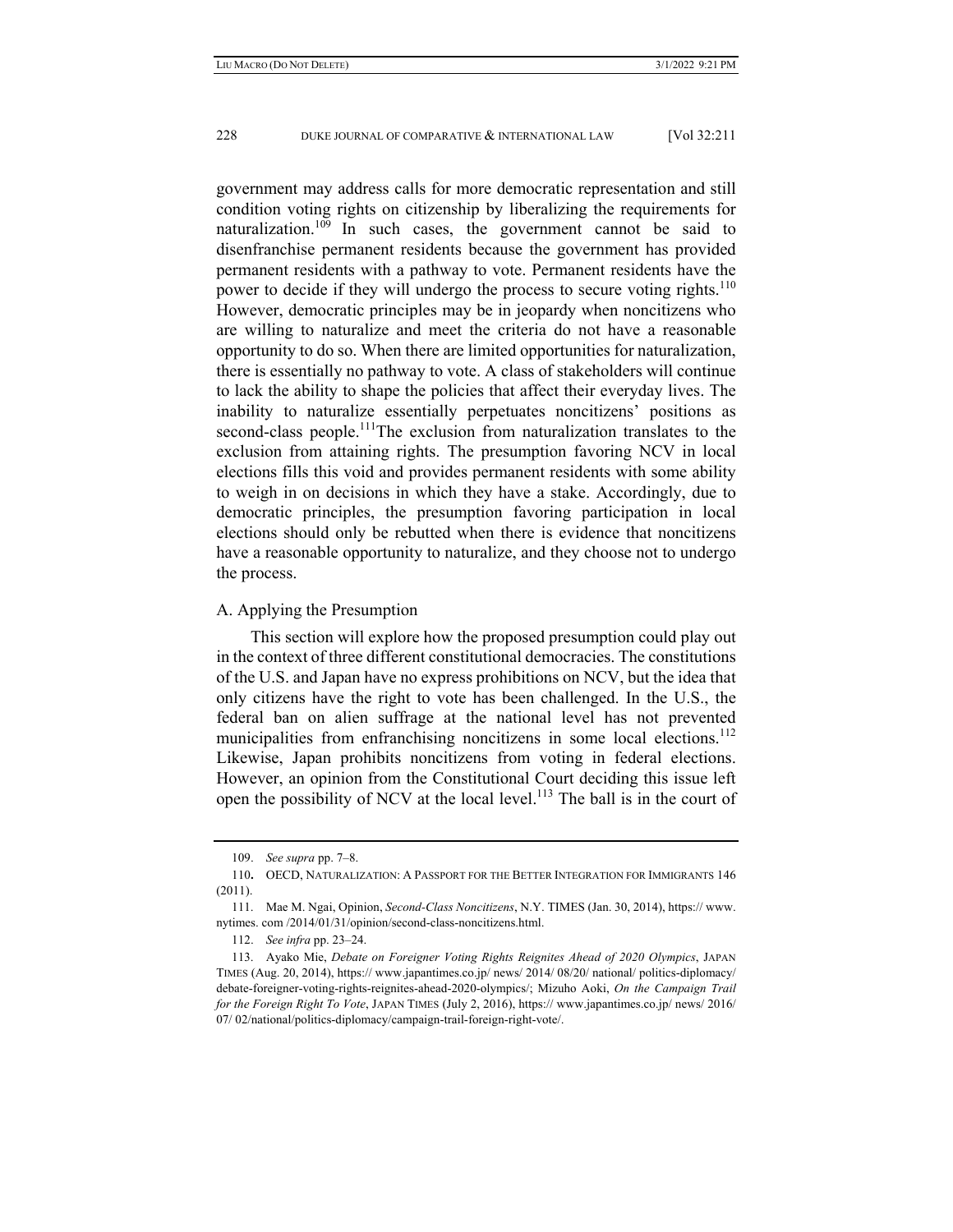the Japanese legislators who have the opportunity to decide this issue.<sup>114</sup> In Switzerland, the answer to whether noncitizens should be enfranchised is varied as each canton has the power to make its own determination. These three cases will illustrate the relevance of the proposed presumption in different contexts.

# 1. United States

Deciding who may partake in the political process is a question of constitutional design. The U.S. Constitution describes who may be elected to political office. Article I Section 2 describes the election process and qualifications for the House of Representatives. However, there is less information about the qualifications of those who may elect public officials.115 The changing definition of "citizen" provides some clues about this question that has been left open. The  $15<sup>th</sup>$  Amendment states that all "citizens" regardless of race or color have the right to vote.<sup>116</sup> The 19<sup>th</sup> Amendment is a parallel to the 15<sup>th</sup> Amendment and provides no "citizen" shall be denied the right to vote on the basis of sex.<sup>117</sup> The most recent amendment on this matter, the  $26<sup>th</sup>$  Amendment, enfranchises all "citizens" over the age of 18.118 Although the language in the amendments suggest some citizenship requirement for the right to vote, there is no explicit ban on noncitizen suffrage in the Constitution<sup>119</sup> and the Supreme Court has not banned the practice.<sup>120</sup> Accordingly, the amendments should be viewed as the floor of who may vote and should not function as the ceiling. Citizens of the U.S. must have the right to vote, but others may be granted that right. The current exclusion of noncitizens from federal elections, which takes the form a federal statute, is a political decision and not one mandated by the Constitution.<sup>121</sup> There is no comparable statute banning noncitizen suffrage

 119. Raskin, *supra* note 23, at 1396 (arguing that there is no conflict with the Equal Protection Clause, the Naturalization Clause, or any other constitutional principle).

 120. *See* Sugarman v. Dougall, 413 U.S. 634, 649 (1973) (striking down a New York law excluding noncitizens from applying for state competitive civil service positions and noting that "citizenship is a *permissible criterion* for limiting . . . [voting] rights") (emphasis added) (citations omitted); Minor v. Happersett, 88 U.S. 162, 177 (1874) (stating that "citizenship has not in all cases been made a condition precedent to the enjoyment of the right of suffrage").

 121. *See* Voting by Aliens, 18 U.S.C. § 611 (2018); Marian L. Smith, *Race, Nationality, and Reality, National Archives*, PROLOGUE MAG., Summer 2002, https:// www.archives.gov/ publications/ prologue/ 2002/summer/immigration-law-1.html; *see also* George M. Fredrickson, UN Rsch. Inst. for Soc. Dev., *The Historical Construction of Race and Citizenship in the United States*, UNRISD/PPICC1/03/ (2003). Although there are no legal obstacles to repealing the federal ban on noncitizen participation in federal

 <sup>114.</sup> Mie, *supra* note 113; Aoki, *supra* note 113.

 <sup>115.</sup> Lutz, *supra* note 30, at 40.

 <sup>116.</sup> U.S. CONST. amend. XV, § 1.

 <sup>117.</sup> *Id*. amend. XIX.

 <sup>118.</sup> *Id.* amend. XXVI, § 1.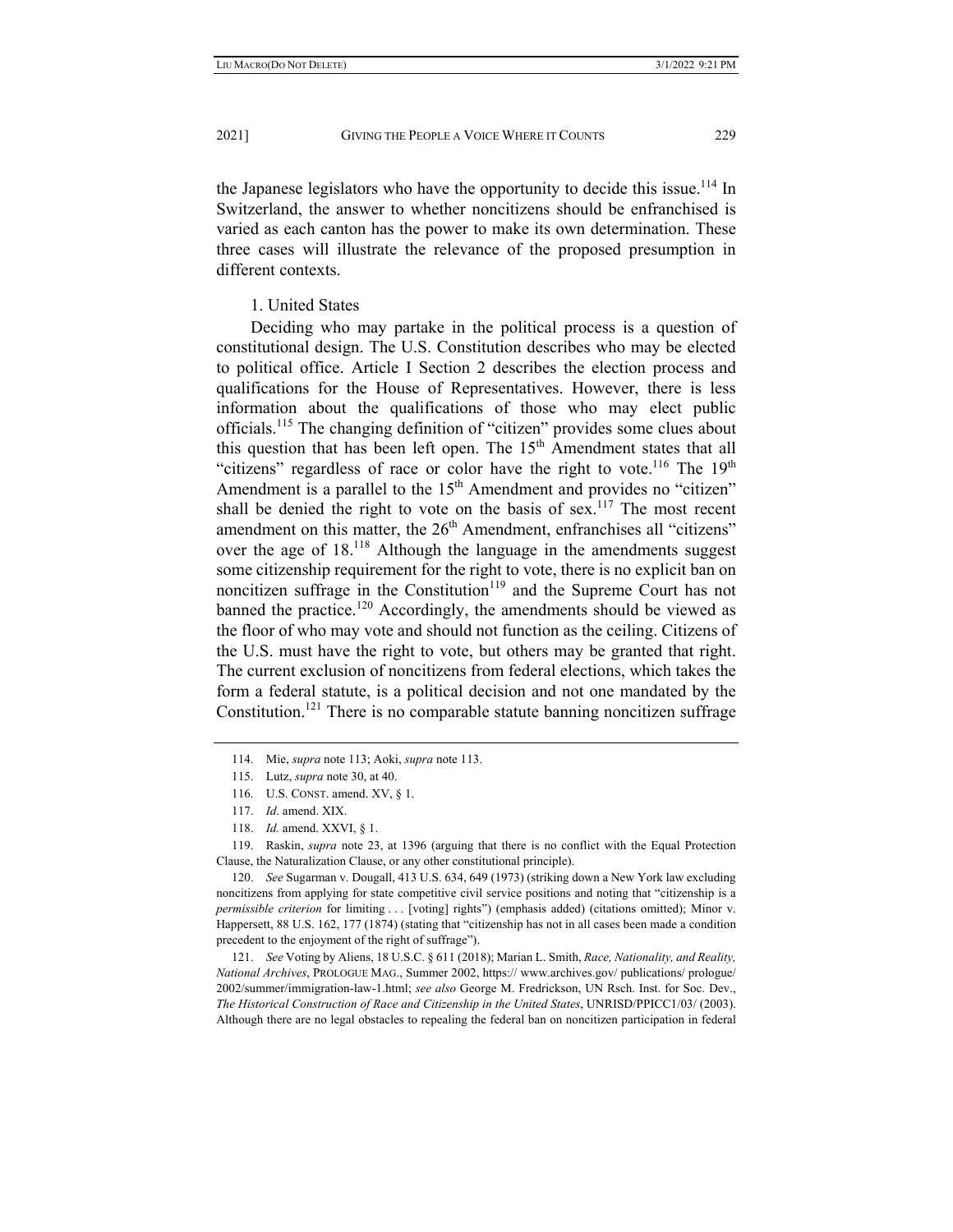at the local levels. State and municipal governments are free to make their own decisions on the matter.

The U.S. is a federalist system that grants states the powers which are not delegated to the federal government by the Constitution.<sup>122</sup> The role of states takes central importance in the Constitution as they are mentioned explicitly at least fifty times in forty-five separate sections.<sup>123</sup> States retained considerable control over their political systems and under the  $10<sup>th</sup>$ Amendment have control over many matters that are not in conflict with the Constitution.124 Unless an amendment prohibiting all alien suffrage is passed at the national level or the Supreme Court bans such practice, local governments can choose to enfranchise noncitizens. All state constitutions refer to U.S. citizenship when discussing who can vote in their elections.<sup>125</sup> Nearly every state keeps open the possibility of allowing noncitizens to vote in their elections.<sup>126</sup>

Maryland is a pioneer in this field. Takoma Park, Maryland was the first American municipality to enfranchise noncitizens in local elections.<sup>127</sup> In 2017, the suburb of College Park became the largest city to allow noncitizens to participate in local elections. Currently, many municipalities in the U.S. that enfranchise noncitizens are in Maryland.<sup>128</sup>

Article I Section 1 of the Maryland Constitution states:

[E]very citizen of the United States, of the age of 18 years or upwards, who is a resident of the State as of the time for the closing of registration next preceding the election, shall be entitled to vote in the ward or election district in which the citizen resides at all elections to be held in this State.

Requiring citizenship as a prerequisite to vote does not apply to municipalities other than the city of Baltimore.<sup>129</sup> Because of this flexibility, Takoma Park extended the franchise to noncitizens through a referendum

elections, the considerations for doing so are beyond the scope of this paper.

 <sup>122.</sup> U.S. CONST. amend. X.

 <sup>123.</sup> Lutz, *supra* note 30, at 40.

 <sup>124.</sup> U.S. CONST. amend. X; *see, e.g.*, JAY B. SYKES & NICOLE VANATKO, CONG. RSCH. SERV., R45825, FEDERAL PREEMPTION: A LEGAL PRIMER 22–23, 28–29 (2019).

 <sup>125.</sup> *Laws Permitting Noncitizens To Vote in the United States*, BALLOTPEDIA, https://ballotpedia. org/Laws\_permitting\_noncitizens\_to\_vote\_in\_the\_United\_States#cite\_note-2 (last visited Dec. 20, 2020).

 <sup>126.</sup> Five state constitutions prohibit noncitizens from voting including: Arizona, North Dakota, Colorado, Florida, and Alabama. *See id.*; Patty Nieberg, *Three States Pass Amendments That 'Only Citizens' Can Vote*, ASSOCIATED PRESS (Nov. 7, 2020), https:// apnews.com/ article/alabama-localelections-constitutions-florida-voting-rights-a28936630a24030df958092834f6b2c1.

 <sup>127.</sup> Raskin, *supra* note 23, at 1396.

 <sup>128.</sup> *See* BALLOTPEDIA*, supra* note 125.

 <sup>129.</sup> Aaron Kraut, *Takoma Park Stands by Non-U.S. Citizen Voting Law*, WASH. POST (Mar. 24, 2012), https:// www.washingtonpost.com/ local/ takoma-park-stands-by-non-us-citizen-voting-law/ 20 1 2/ 03/13/gIQAVBcgBS\_story.html.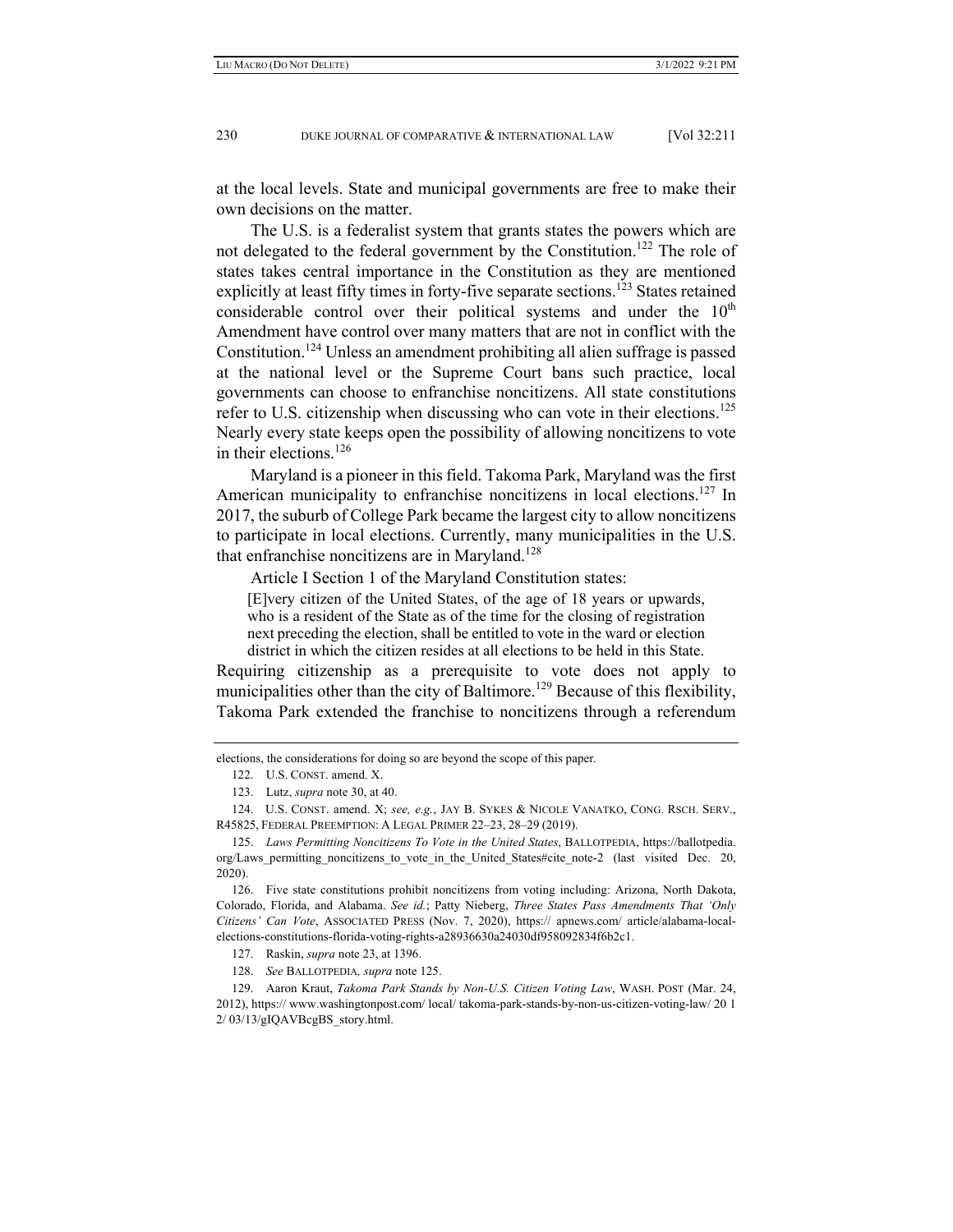and seal of approval from the City Council in  $1992$ <sup>130</sup> Maryland highlights the autonomy inherent in local governments and affirms the authority of local officials to enfranchise noncitizens. The fact that municipalities in Maryland, and others including Chicago and New York,<sup>131</sup> allow noncitizens to vote in local elections suggests that such practice is consistent with the Constitution. Whilst state action that is not directly in conflict with the Constitution may later be found unconstitutional, there is some indication that a court would uphold the extension of voting rights to noncitizens. In general, the U.S. has gradually granted more groups the right to vote, so extending this right to noncitizens is consistent with previous practice.<sup>132</sup>

The presumption in favor of local NCV holds in the U.S. because local governments generally do not directly address issues that constitute national policies. Although individual local actions may collectively snowball into a quasi-national stance, local and national issues in the U.S. are generally distinguishable. The  $10<sup>th</sup>$  Amendment may have originally given states a lot of power, but such power has gradually eroded with the expansion of the federal government through the Supreme Court's interpretation of the Commerce Clause and other enumerated federal powers. Consequently, the most consequential issues on ballots are found in national and not local elections.133 Federal preemption also minimizes the overlap between state and national policies.

Showing that noncitizens in the U.S. have a reasonable opportunity to naturalize would not rebut the presumption if there is no evidence that the local elections cover national-level issues. The presumption is unlikely rebuttable in the U.S. even though the U.S. naturalization process provides noncitizens with a reasonable opportunity to naturalize. In the U.S., legal permanent residents who are at least 18 years old may naturalize if they meet a five-year residency requirement, have good moral character as defined in INA § 1101(f), meet the English language requirement, pass a civics test, demonstrate attachment to the principles and ideals of the U.S. Constitution, and swear an oath of allegiance to the U.S.<sup>134</sup> The high number of naturalized persons in the U.S. affirms that the U.S. has a reasonable naturalization process. As of 2017, there were approximately 22 million naturalized citizens in the U.S.<sup>135</sup> Between  $2008$  and  $2018$ , more than 7.2 million

 <sup>130.</sup> *Id.*

 <sup>131.</sup> Raskin, *supra* note 23, at 1461–62.

 <sup>132.</sup> *See* U.S. CONST. amends. XV § 1, XIX, XXVI § 1.

 <sup>133.</sup> David Schleicher, *All Politics Is National*, Atlantic (July 13, 2012), https://www.theatlantic. com/ politics/archive/2012/07/all-politics-is-national/259789/.

 <sup>134.</sup> Immigration and Nationality Act, 8 U.S.C. §§ 1101(f), 1423(a)(2), 1427, 1445(a) (2018).

 <sup>135.</sup> Jonathan Petts, *U.S. Immigration Stats - Citizenship by Naturalization*, IMMIGR. HELP (Nov.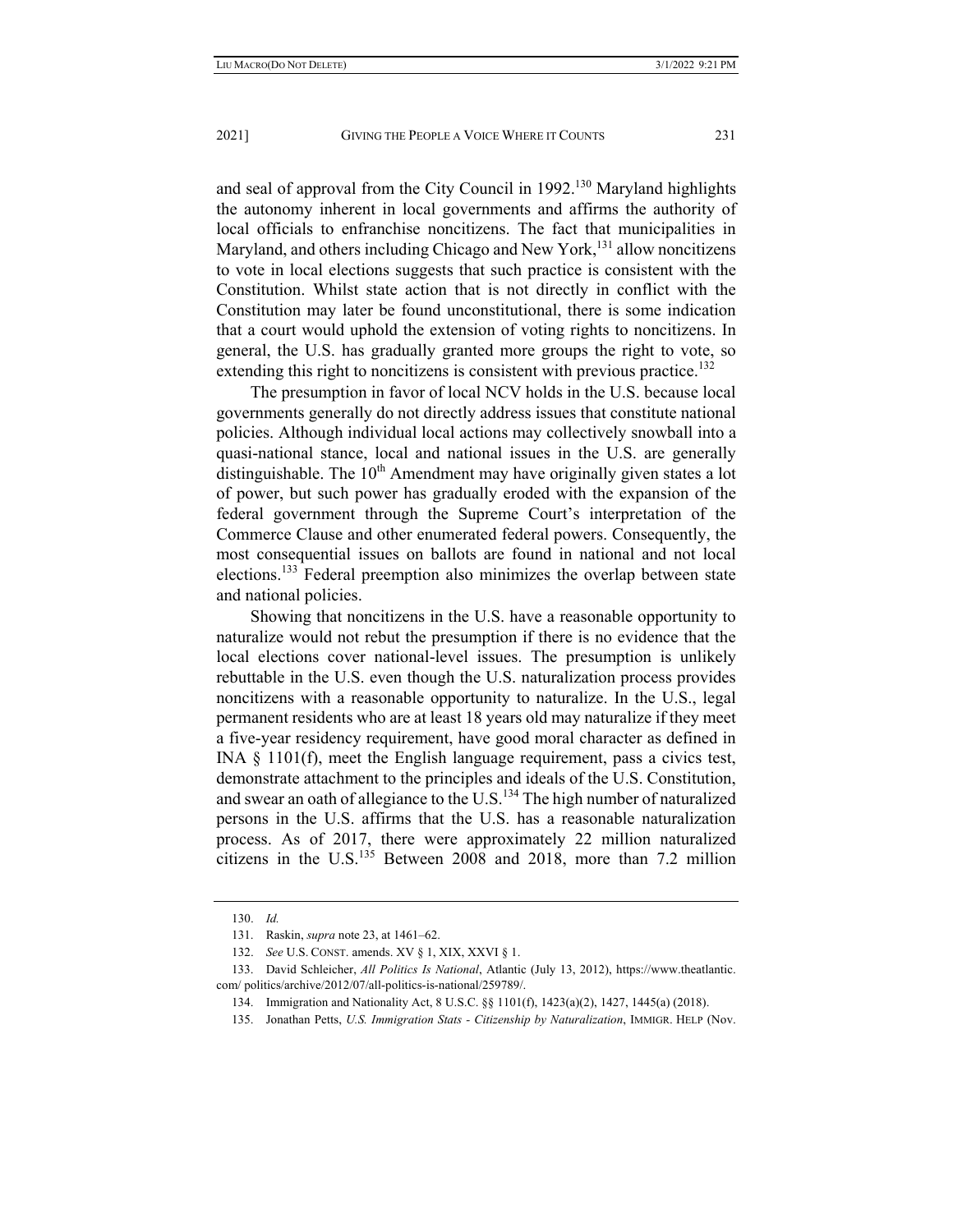noncitizens naturalized.136 Nonetheless, since the test to rebut the presumption is conjunctive, evidence of a reasonable naturalization process alone is insufficient to rebut the presumption.

In sum, this article's proposed principle suggests that local governments in the United States should extend voting rights to permanent residents. This extension of rights can be achieved legislatively, as was the case in many municipalities in Maryland. Alternatively, states could choose to take a firmer stance by amending their state constitutions to recognize local voting rights for permanent residents.

#### 2. Japan

Japan has historically defined its polity narrowly and closely ties citizenship with Japanese ancestry. As a geographically isolated country, Japan developed a strong national identity.<sup>137</sup> Japan demonstrates the difficulty in rebutting the proposed presumptive right to vote in local elections for a country that defines its community using ethno-nationalist criteria.138 Japan's citizenship policy is rooted in an isolationist policy to protect peace and stability in the country.<sup>139</sup> Outlined in the Nationality Law, Japanese nationality is mainly passed from Japanese parents to their children (based on the principle of *jus sanguinis*) and naturalization is tightly controlled.<sup>140</sup> Because of these tight controls on citizenship, two major groups are excluded from Japan's political institutions. The first group is composed of Zainichi Koreans who have lived in Japan and lost their Japanese citizenship during the Allied occupation of Japan.<sup>141</sup> Following World War II, much of the Zainichi population and their descendants did not end up becoming naturalized citizens even though they have close ties to the community.<sup>142</sup> As a Japanese official puts it, "[the Zainichi] pay taxes here,

<sup>20, 2020),</sup> https:// www.immigrationhelp.org/ learning-center/ u-s- immigration- stats- citizenship- bynaturalization.

 <sup>136.</sup> *Id.*

 <sup>137.</sup> David Green, *As Its Population Ages, Japan Quietly Turns to Immigration*, MIGRATION POL'Y INST. (Mar. 28, 2017), https:// www.migrationpolicy.org/ article/its-population-ages-japan-quietly-turnsimmigration.

 <sup>138.</sup> *See generally* GRACIA LIU-FARRER, IMMIGRANT JAPAN: MOBILITY AND BELONGING IN AN ETHNO-NATIONALIST SOCIETY (2020); Yasuo Takao, *Foreigners' Rights in Japan: Beneficiaries to Participants*, 43 ASIAN SURV. 527 (2003).

 <sup>139.</sup> Maia Hall, *The Best of Both Worlds? Japan's Outdated Dual Citizenship Policy*, GOVERNANCE POST (Dec. 11, 2019), https:// www.thegovernancepost.org/ 2019/ 12/ the-best-of- both- worlds- japansoutdated-dual-citizenship-policy/.

 <sup>140.</sup> Kokusekihō [Nationality Law], Law No. 147 of 1950, arts. 2, 4 (Japan); *see* Green, *supra* note 137.

 <sup>141.</sup> Jang Hawon, *The Special Permanent Residents in Japan: Zainichi Korean*, YALE REV. INT'L STUD. (Jan. 2019), http:// yris.yira.org/ comments/2873.

 <sup>142.</sup> Green, *supra* note 137 (explaining that although the government has liberalized the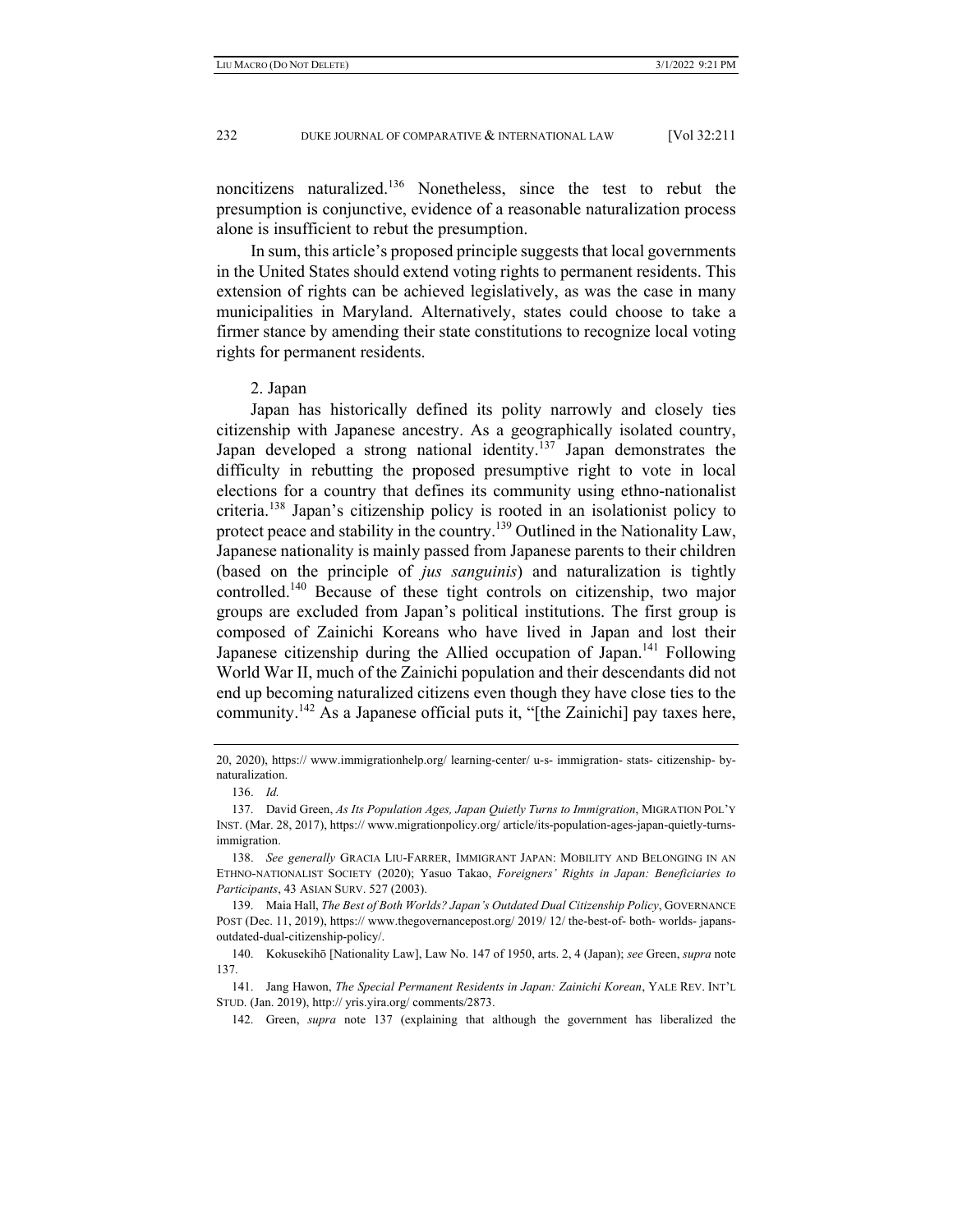they live the same lifestyle as Japanese, they use the same language we do and they bury their ashes here."<sup>143</sup> The Zainichi population struggles with Japan's naturalization process which is deemed to be "arbitrary and quite strict in nature."<sup>144</sup> Despite their close ties to the Japanese community, they have little say in the laws that govern them. The second, and growing, excluded group consists of foreign workers who have been moving to Japan since the 1980s. As the group of disenfranchised people living within Japan's borders grew, the Japanese Supreme Court finally addressed the issue of NCV in 1995, in the case of *Kim v. Osaka*. 145

The Supreme Court was tasked with determining whether voting rights should be restricted to only formal members of the state (i.e., citizens) or also include some noncitizens who meet special qualifications. The court's decision turned on its interpretation of Articles 15 and 93 of Japan's 1947 Constitution. Article 15 provides:

The *people* have the inalienable right to choose their public officials and to dismiss them.

All public officials are servants of the whole community and not of any group thereof.

*Universal adult suffrage is guaranteed with regard to the election of public officials*.

In all elections, secrecy of the ballot shall not be violated. A voter shall not be answerable, publicly or privately, for the choice he has made.<sup>146</sup>

Article 93 states:

The local public entities shall establish assemblies as their deliberative organs, in accordance with law. The chief executive officers of all local public entities, the members of their assemblies, and such other local officials as may be determined by law *shall be elected* by direct popular vote *within their several communities*. 147

The 1947 Constitution opens with the words "[w]e the Japanese people."<sup>148</sup> Drawing on this reference to Japanese nationals, the Supreme Court reasoned that other references to "the people" in the Constitution refer only to Japanese citizens, implying that only citizens are guaranteed voting rights as

147. *Id.* art. 93 (emphasis added).

 148. Day, *supra* note 143143143, at 564 (explaining that the 1947 Constitution, which came from an original English language, interpreted "all people" to be those with Japanese nationality (kokumin)).

naturalization process, there are only about 1,000 new naturalizations each year, compared to approximately 30,000 new permanent resident visas).

 <sup>143.</sup> Stephen Day, *Japan: The Contested Boundaries of Alien Suffrage at the Local Level*, 16 DEMOCRATIZATION 558, 570–71 (2009).

 <sup>144.</sup> *See* Green, *supra* note 137.

 <sup>145.</sup> Saikō Saibansho [Sup. Ct.] Feb. 28, 1995, Hei 1993 (gyo-tsu) no. 163, SAIBANSHO SAIBANREI JŌHŌ [SAIBANSHO WEB], http:// www.courts.go.jp/ app/hanrei\_en/detail?id=201 (Japan).

 <sup>146.</sup> NIHONKOKU KENPŌ [KENPŌ] [Constitution], art. 15 (Japan) (emphasis added).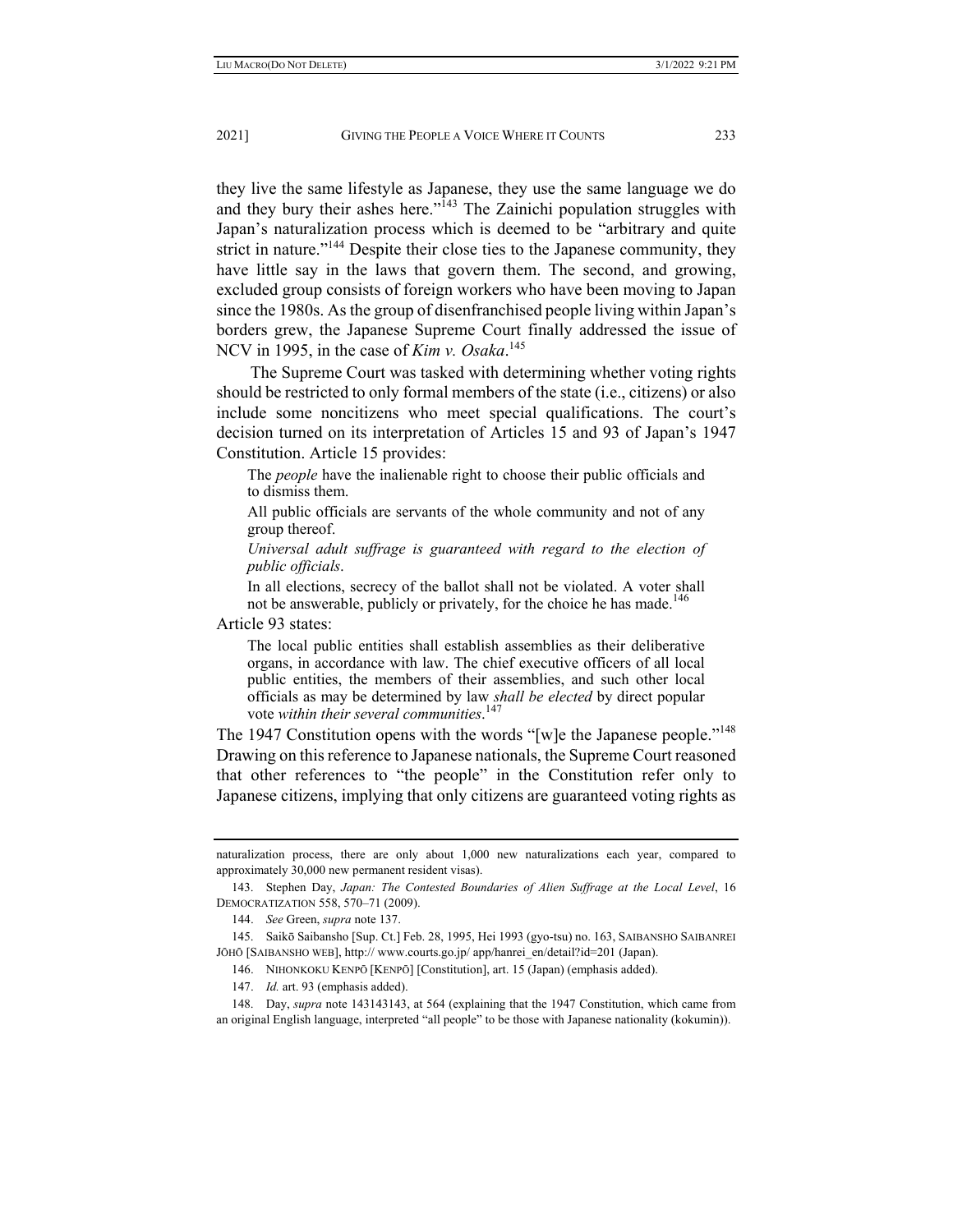a matter of constitutional law.149 In dicta, however, the Supreme Court noted that "[i]f foreigners living in Japan are permanent residents and are acknowledged to have close ties with local public entities where they live, taking a measure to give them the right to vote is not prohibited by the Constitution."150 Thus, although the Supreme Court rejected the idea of a constitutional right to NCV, it left open the possibility of the franchise for long-term foreign residents at the local level. It suggested that the question of whether or to extend local suffrage to certain groups of noncitizens was a political determination to be made by legislators.

In the period following the Supreme Court's decision, the foreign share of the overall population has grown.151 The decision by the Japanese Supreme Court leaves a large portion of the population vulnerable. Unlike in Germany's *Foreign Voters Case*, where the apex court also restricted national elections to only citizens, the legislature did not step in to liberalize naturalization policies.<sup>152</sup> The Japanese legislature is still unable to reach an agreement on this issue.<sup>153</sup>

Japan's restrictive naturalization policies make it highly unlikely to rebut the presumption in favor of non-citizen voting in local elections. As a country with a unitary form of government, Japan could make a case that the policies voted on in its local elections overlap more with national issues as compared to other countries. In Japan's unitary form of government, there is no clear distinction between the policies of the national and local governments.154 However, Japan is unable to meet the other requirement to rebut the presumption; namely, it cannot show that noncitizens have a reasonable opportunity to naturalize. That generations of a racial minority have been unable to successfully claim citizenship illustrates the limitations of Japan's naturalization process.<sup>155</sup> In fact, this restrictive naturalization process has created a perpetual subclass of people in Japan.<sup>156</sup>

 <sup>149.</sup> Saikō Saibansho [Sup. Ct.] Feb. 28, 1995, Hei 1993 (gyo-tsu) no. 163, SAIBANSHO WEB (Japan); *see also* Day, *supra* note 143, at 569.

 <sup>150.</sup> Day, *supra* note 141143, at 569.

 <sup>151.</sup> *See* Green, *supra* note 137.

 <sup>152.</sup> Soo im Lee, *Naturalization Policy in Japan*, 36 龍谷大学社会科学研究所 [RYUKOKU UNIV. RSCH. INST. SOC. SCIS.] 40, 45–46 (2005).

 <sup>153.</sup> *See* Day, *supra* note 143, at 559 (noting how the disagreement between political parties has led to an impasse).

 <sup>154.</sup> ENRICO D'AMBROGIO, EUR. PARLIAMENTARY RSCH. SERV., JAPAN'S PARLIAMENT AND OTHER POLITICAL INSTITUTIONS 5–6 (2020).

 <sup>155.</sup> Green, *supra* note 137.

 <sup>156.</sup> *See* Aki Yamada & Taiko Yusa, *Ethnic Microaggressions: The Experiences of Zainichi Korean Students in Japan*, 10 UCLA J. EDUC. & INFO. STUDS. (2014), https://escholarship.org/uc/item/8620q2sx; Apichai W. Shipper, *Nationalisms of and Against Zainichi Koreans in Japan*, 2 ASIAN POLS. & POL'Y 55, 70–75 (2010); Drew Ambrose & Rhiona-Jade Armont, *Zainichi: Being Korean in Japan*, AL JAZEERA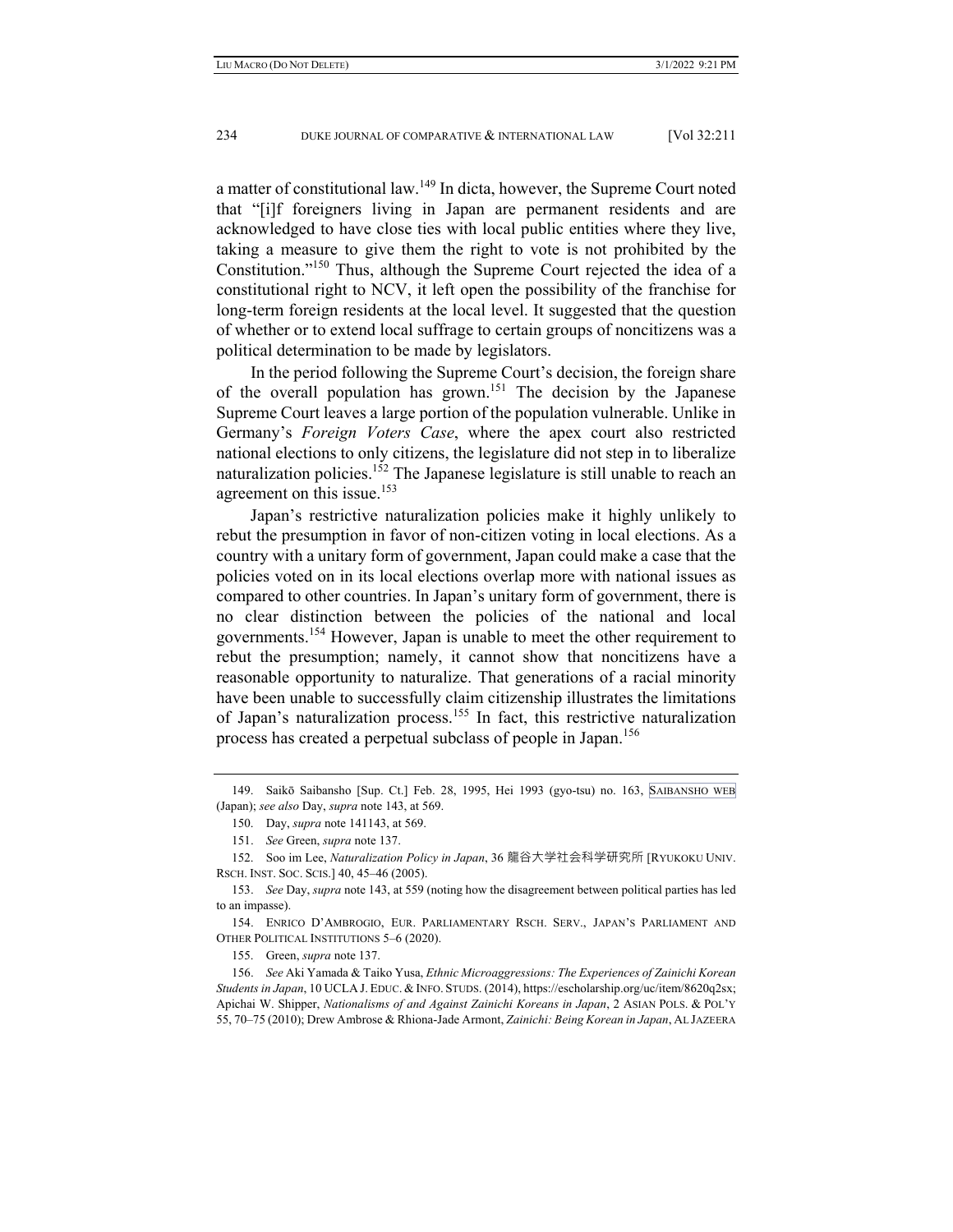Unless Japan modifies its laws to provide noncitizens with a reasonable opportunity to naturalize,  $157$  the normative presumption in favor of local NCV should hold. Accordingly, Japan's legislature should pass laws to extend NCV rights at the local level. Several related legislative proposals have been made and have failed in recent years.<sup>158</sup> This article's normative presumption in favor of local NCV lends new support to such proposals, suggesting that such legislative proposals should be revived and adopted. In addition, should the Japanese Supreme Court hear another case concerning NCV, the normative presumption proposed in this article could guide the court's ruling. Whilst it is beyond the scope of this article to fully explore the possibilities of future adjudication by the Supreme Court, it is worth acknowledging that the Supreme Court could at least theoretically overrule *Kim v. Osaka* by adopting a more teleological approach to constitutional interpretation. Under a teleological approach, the Court's definition of constitutional voting rights would be guided by democratic principles, including this article's proposed presumption in favor of local NCV.

### 3. Switzerland

The Swiss case presents a strong prospect for rebutting the presumption in favor of NCV in local elections because the local governments in Switzerland exert distinctly significant power and influence. Switzerland is exceptional because the Constitution distributes the powers between the federal and local government using a bottom-up approach. The construction of the confederation places residual powers in the Cantons and sometimes municipalities.<sup>159</sup> Article 3 of the Swiss Constitution, translated from German, provides:

The Cantons are sovereign except to the extent that their sovereignty is limited by the Federal Constitution. They exercise all rights that are not vested in the Confederation.<sup>160</sup>

The federal constitution does not provide for the powers of the Cantons.<sup>161</sup> Because the powers reside at the local level, new federal powers are constructed so that they do not infringe on the sovereignty of the Cantons.<sup>162</sup>

<sup>(</sup>June 13, 2018), https:// www.aljazeera.com/ features/2018/6/13/zainichi-being-korean-in-japan.

 <sup>157.</sup> It could, for example, adopt a naturalization process that is akin to the naturalization process in the U.S. *See supra* Section III.A.1.

 <sup>158.</sup> *See* Aoki, *supra* note 113.

 <sup>159.</sup> Byrne & Fleiner *supra* note 106, at 30–31.

 <sup>160. &</sup>quot;Die Kantone sind souverän, soweit ihre Souveränität nicht durch die Bundesverfassung beschränkt ist; sie üben alle Rechte aus, die nicht dem Bund übertragen sind." BUNDESVERFASSUNG [BV] [CONSTITUTION] Apr. 18, 1999, SR 101, art. 3 (Switz.).

 <sup>161.</sup> Byrne & Fleiner, *supra* note 106, at 266–67.

 <sup>162.</sup> *Id.* at 266.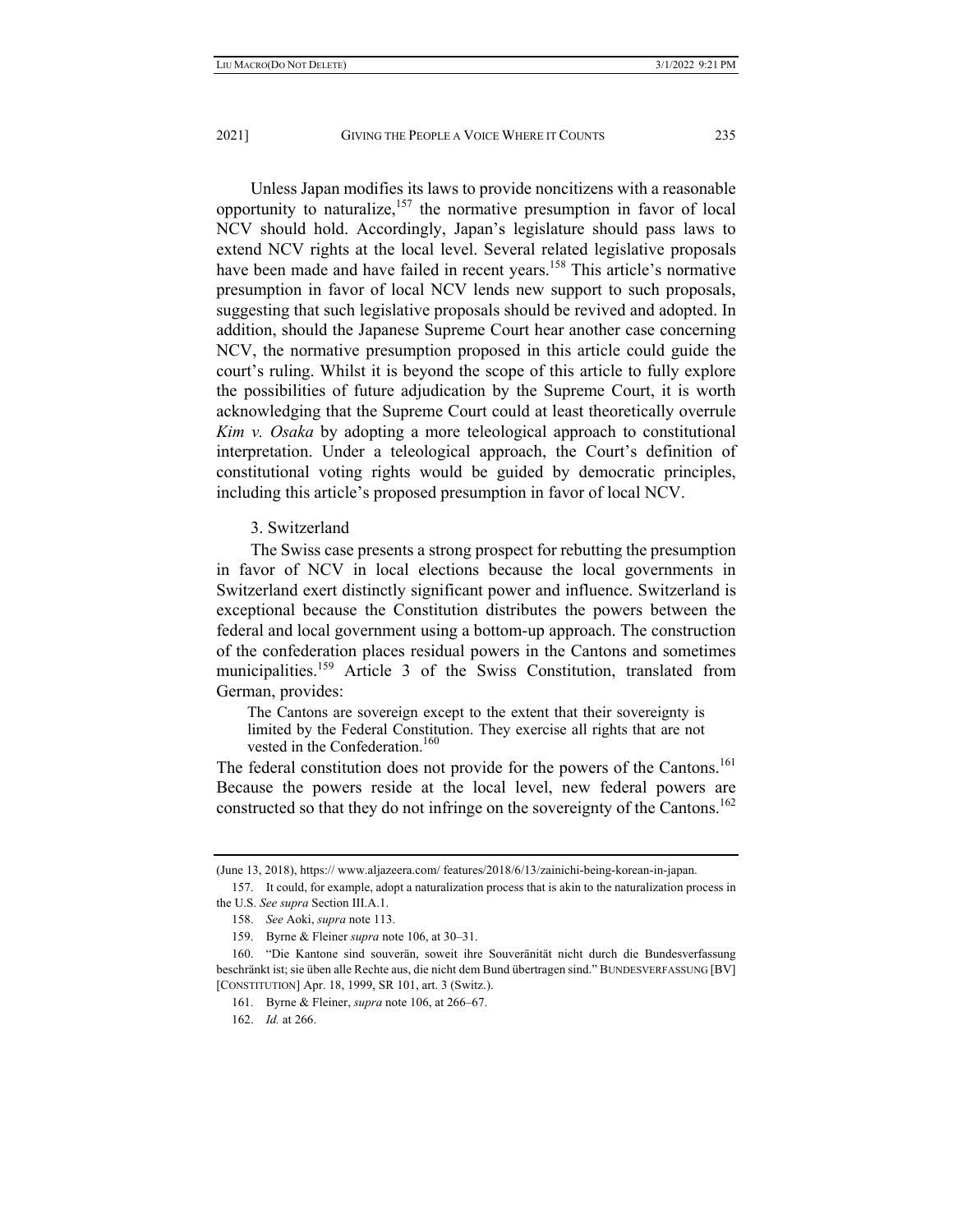The Swiss have a tradition of revising their constitutions, at the federal and local levels, constantly.<sup>163</sup> However, all of the revisions retain the bottom-up distribution of power to ensure that the Cantons are able to participate in decision-making at the central level.<sup>164</sup>

The 2,929 Swiss municipalities (*Gemeinde*) retain extensive autonomy over local policies. They have significant freedom in designing how their political institutions are organized.165 The national government plays almost no role in shaping Swiss political institutions.166 Rules on designing political institutions and voting rights are determined by cantonal and not national legislation.<sup>167</sup> Alien suffrage may be introduced and passed through instruments of direct democracy including popular initiatives proposing amendments to cantonal constitutions or referendums for changes to cantonal electoral law.<sup>168</sup> As of 2019, eight of the twenty-six cantons offer some form of non-citizen voting rights at the cantonal level or granted their municipalities the right to offer alien suffrage themselves.<sup>169</sup> The Swiss system places most of the power including political decisions at the local level.

The Cantons exert considerable power compared to the national government. The bottom-up approach flips the assumption made earlier in this paper that local governments only address issues that are local in nature. The assumption is that local governments are freer to extend local alien suffrage because they do not need to counterbalance as many policy considerations in other fields.<sup>170</sup> Here, the local governments in Switzerland potentially wield greater power because anything that is not explicitly delegated to the Confederation remains the responsibility of the local governments. That is, Swiss cantons are responsible for a broader scope of issues typically expected of local governments.<sup>171</sup> If permanent residents were allowed to participate in local elections, they would be granted more influence over a wider array of issues as compared to countries without

 <sup>163.</sup> *Id.* at 267; Hanspeter Tschaeni, *Constitutional Change in Swiss Cantons: An Assessment of a Recent Phenomenon*, 12 PUBLIUS 113, 114 (1982).

 <sup>164.</sup> Byrne & Fleiner, *supra* note 106, at 267.

 <sup>165.</sup> Andreas Ladner, *Size and Direct Democracy at the Local Level: The Case of Switzerland*, 20 ENV'T & PLAN. C: GOV'T & POL'Y 813, 815 (2002).

 <sup>166.</sup> *Id.*; Stutzer & Slotwinski, *supra* note 19, at 5.

 <sup>167.</sup> Stutzer & Slotwinski, *supra* note 19, at 5–6.

 <sup>168.</sup> *Id.* at 8.

 <sup>169.</sup> *Id.*

 <sup>170.</sup> *See supra* notes 88, 91 and accompanying text.

 <sup>171.</sup> *See Explained: The Role of Switzerland's Powerful Cantons*, THE LOCAL, https:// www. The local.ch/ 2019 0822/explained-the-role-of-switzerlands-powerful-cantons (last visited Dec. 20, 2020) (explaining that the Confederation takes the lead on matters including foreign policy, defense and national security as well as customs and monetary policy).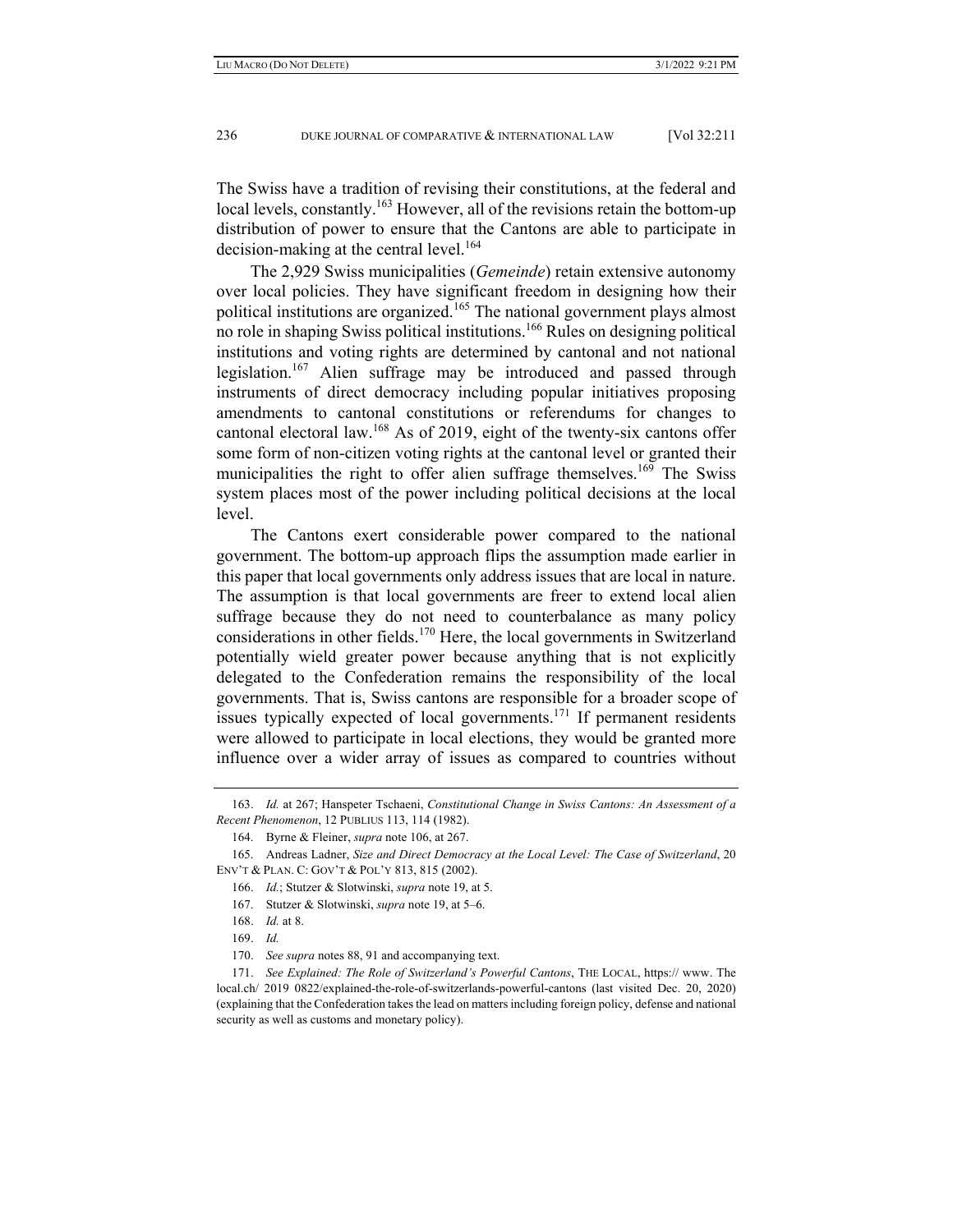bottom-up federalism. Given the small number of limitations on cantonal power outlined in the Federal Constitution, the decisions made at the local level face few challenges.172 Absent a showing that nonresidents in Switzerland have a stronger democratic claim of belonging to the polity, as compared to other local governments, the greater scope of authority embedded in the Cantons aids in rebutting the presumption proposed in this paper.

The answer to the question of whether there is sufficient evidence that demonstrates reasonable opportunity to naturalize depends on the specific canton. In Switzerland, there are two main pathways to naturalization. Simplified naturalization is available to spouses of Swiss citizens and thirdgeneration immigrants.<sup>173</sup> Regular naturalization is available to permanent residents who meet the 10-year residency requirement.<sup>174</sup> A permanent resident who meets the federal requirements must then file an application for naturalization with the canton of residence.<sup>175</sup> To proceed with the naturalization process, the applicant must meet the requirements specific to the Canton of residence.<sup>176</sup> Some Cantons require a verbal or written naturalization test.<sup>177</sup> The decisions concerning naturalization may also be left to the communal assembly.<sup>178</sup> In the Swiss case, whether there is a reasonable opportunity to naturalize is highly fact specific. Accordingly, the presumptive right to vote in national elections may be rebutted by certain Cantons.

# **CONCLUSION**

Although national and local governments are moving towards including more individuals in their polities, many noncitizens remain largely powerless in their countries of residence. Cultivating a normative presumption in favor of extending the right to vote to permanent residents in local elections may solve this issue. Normative considerations weigh in favor of enfranchising permanent residents because they have demonstrated that they are stakeholders in their communities. Granting them the right to participate in

 <sup>172.</sup> *See generally* Byrne & Fleiner, *supra* note 159.

 <sup>173.</sup> *Simplified Naturalisation*, SWISS AUTHS. ONLINE, https:// www.ch.ch/ en/ foreign-nationalsin-switzerland/naturalisation-in-switzerland/ (last visited May 22, 2021).

 <sup>174.</sup> *Die Ordentliche Einbürgerung* [*Ordinary Naturalization*], STAATSSEKRETARIAT FÜR MIGRATION SEM [STATE SECRETARIAT FOR MIGRATION SEM], https://www.sem.admin.ch/sem/de/ho me/integration-einbuergerung/schweizer-werden/ordentlich.html (Dec. 17, 2020).

 <sup>175.</sup> *Becoming a Citizen*, SWISS INFO (June 5, 2014, 5:39 PM), https://www.swissinfo.ch/eng/beco ming-a-citizen/29288376.

 <sup>176.</sup> *Id.*

 <sup>177.</sup> *Id.*

 <sup>178.</sup> *Id.*